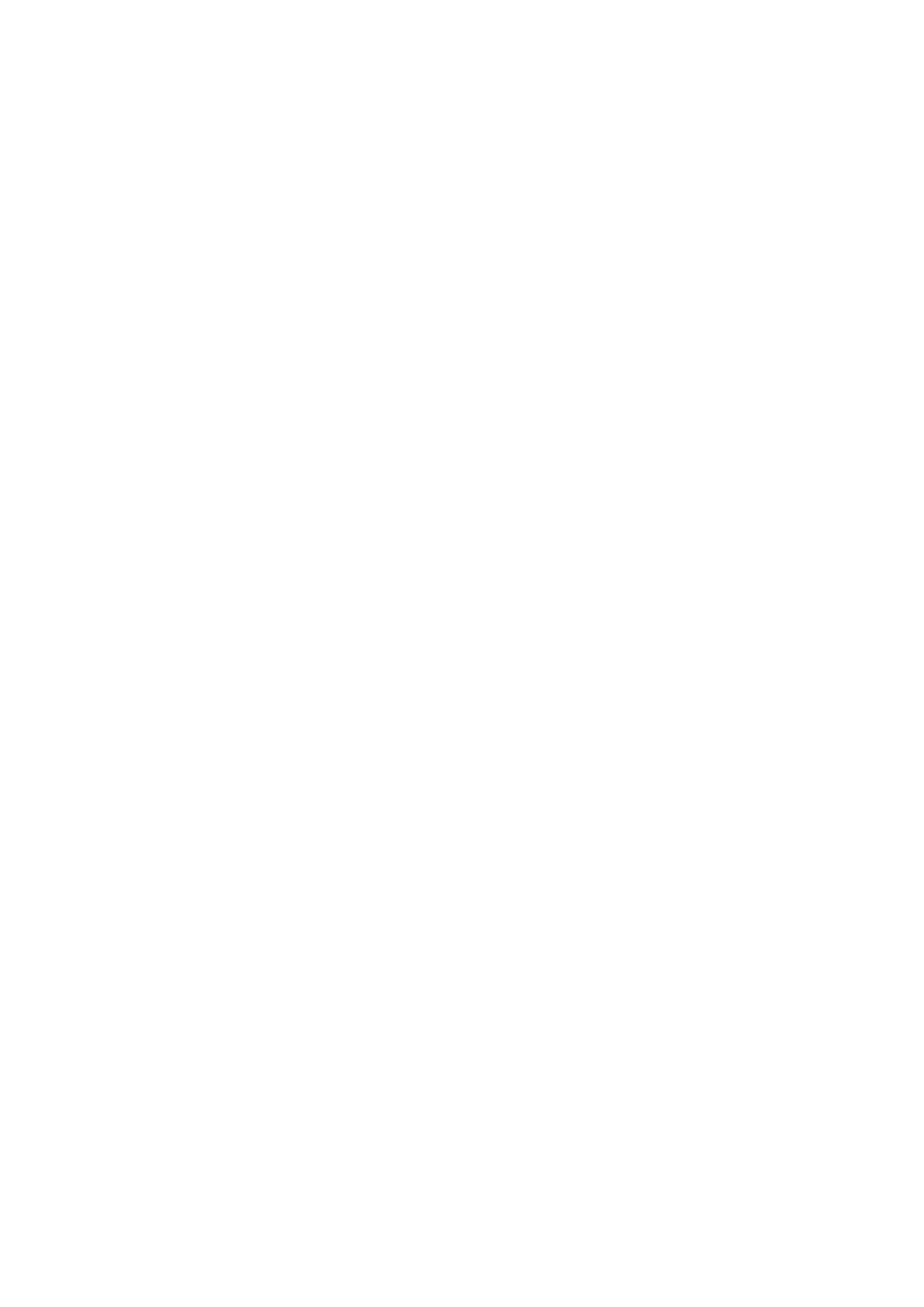# Detailed Programme

### Monday, March 21, 2016

- 13:00 14:00 Registration and Welcome Coffee
- 14:00 14:05 Welcome Words
- 14:05 14:40 Gennady Samorodnitsky: FUNCTIONAL CENTRAL LIMIT THEOREM FOR HEAVY TAILED STATIONARY INFINITELY DIVISIBLE PROCESSES Generated by Conservative Flows
- 14:40 15:15 Parthanil Roy: BRANCHING RANDOM WALKS, STABLE POINT PROCESSES and Regular Variation
- 15:15 15:50 Serge Cohen: What happens to a random walk of chained particles WHEN THE CHAIN IS VERY LONG?
- 15:50 16:20 Coffee Break
- 16:20 16:55 Almut Veraart: Modelling multivariate serially correlated count data in continuous time
- 16:55 17:30 Mathieu Rosenbaum: The microscopic foundations of volatility statistical properties
- 17:30 18:05 Jens-Peter Kreiss: A MODEL SPECIFICATION TEST FOR GARCH(1,1) PROCESSES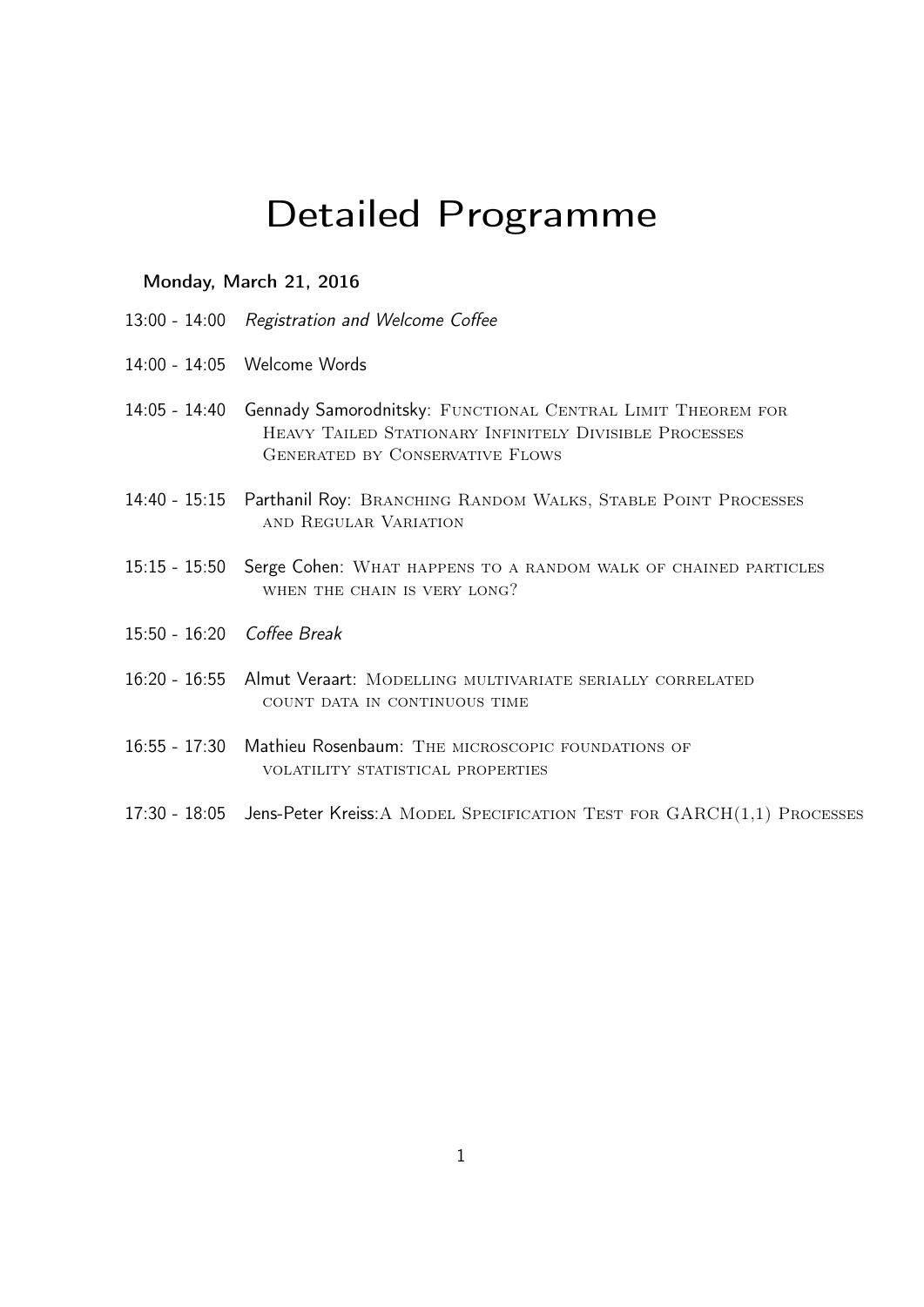# Tuesday, March 22, 2016

| $9:30 - 10:05$     | Peter Brockwell: CARMA RANDOM FIELDS ON R <sup>n</sup>                                                                         |
|--------------------|--------------------------------------------------------------------------------------------------------------------------------|
| $10:05 - 10:40$    | Markus Scholz: ESTIMATION OF COINTEGRATED MCARMA PROCESSES                                                                     |
| $10:40 - 11:15$    | Coffee Break                                                                                                                   |
| $11:15 - 11:50$    | Bikramjit Das: RISK CONTAGION: MARGINAL EXPECTATIONS<br>UNDER ASYMPTOTIC INDEPENDENCE                                          |
| $11:50 - 12:25$    | Christian Francq: JOINT INFERENCE ON MARKET<br>AND ESTIMATION RISKS IN DYNAMIC PORTFOLIOS                                      |
| $12:25 - 13:00$    | Paul Embrechts: QUANTILE-BASED RISK SHARING                                                                                    |
| $13:00 - 14:15$    | Lunch Break                                                                                                                    |
| $14:15 - 14:50$    | Clément Dombry: FULL LIKELIHOOD INFERENCE FOR MULTIVARIATE<br>EXTREME VALUE DISTRIBUTIONS COUNT DATA IN CONTINUOUS TIME        |
| $14:50 - 15:25$    | Johan Segers: MAXIMUM LIKELIHOOD ESTIMATION FOR THE FRÉCHET<br>DISTRIBUTION BASED ON BLOCK MAXIMA EXTRACTED FROM A TIME SERIES |
| $15:25 - 15:55$    | Introduction to Posters                                                                                                        |
| $15:55 - 17:00$    | Poster Session with Coffee Break                                                                                               |
| $17:00 - 17:35$    | John Einmahl: A CONTINUOUS UPDATING WEIGHTED<br>LEAST SQUARES ESTIMATOR OF TAIL DEPENDENCE IN HIGH DIMENSIONS                  |
| $17:35 - 18:15$    | Holger Rootzén: MULTIVARIATE PEAKS OVER THRESHOLDS<br>MODELLING AND LIKELIHOOD INFERENCE                                       |
| $18:15$ - open end | Conference Dinner                                                                                                              |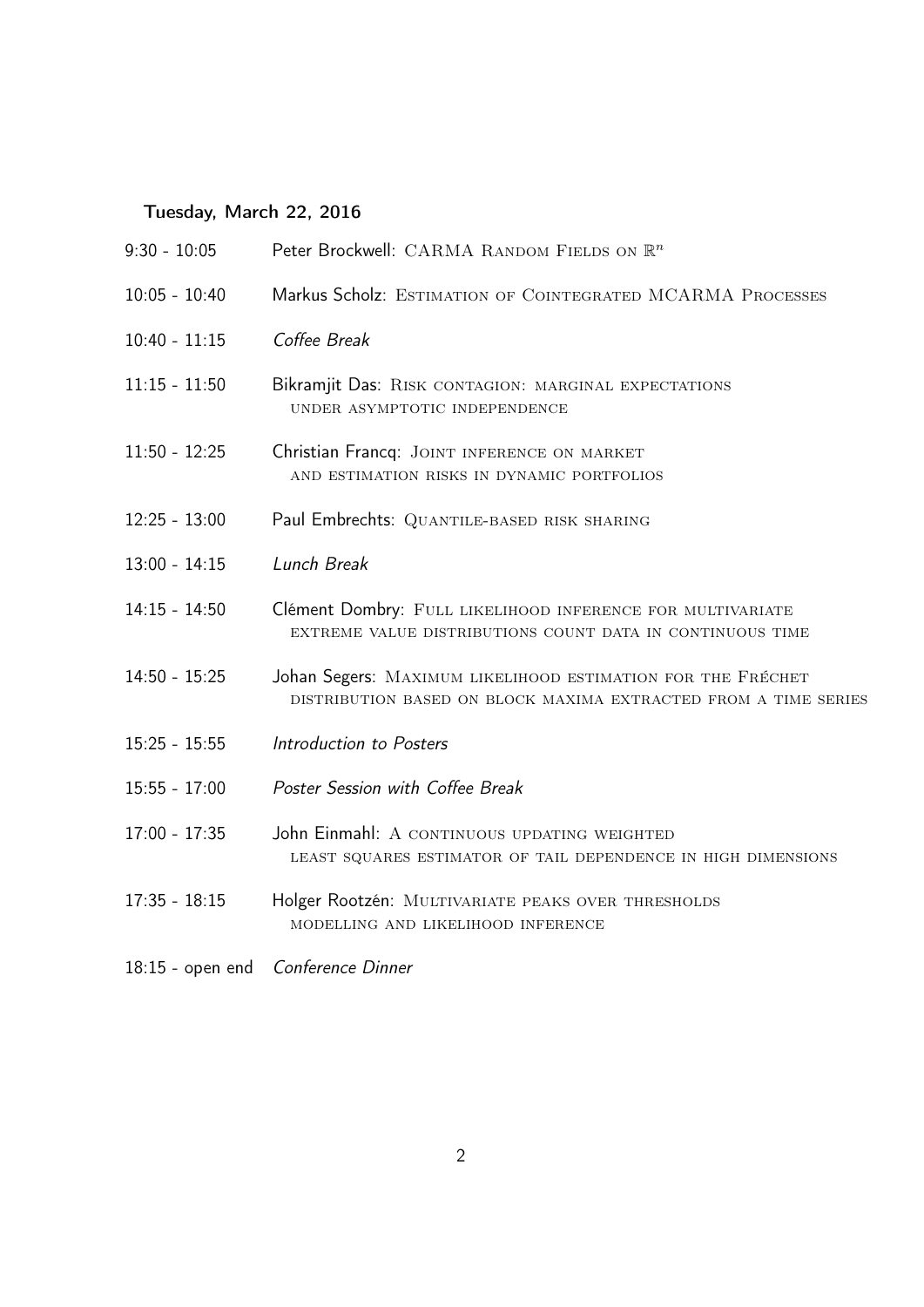### Wednesday, March 23, 2016

- 9:30 10:05 Paul Doukhan: An approach to extreme value theory without limit
- 10:05 10:40 Michael Falk: An Offspring of Multivariate Extreme Value Theory: D-Norms
- 10:40 11:15 Coffee Break
- 11:15 11:50 Claudia Klüppelberg: Max-linear models on graphs
- 11:50 12:25 Richard Davis: On Consistency/Inconsistency of MDL Model Selection for Piecewise Autoregression
- 12:25 13:00 Sidney Resnick: Multivariate Regular Variation of In- and Out-Degree in a Network Growth Model
- 13:00 14:00 Lunch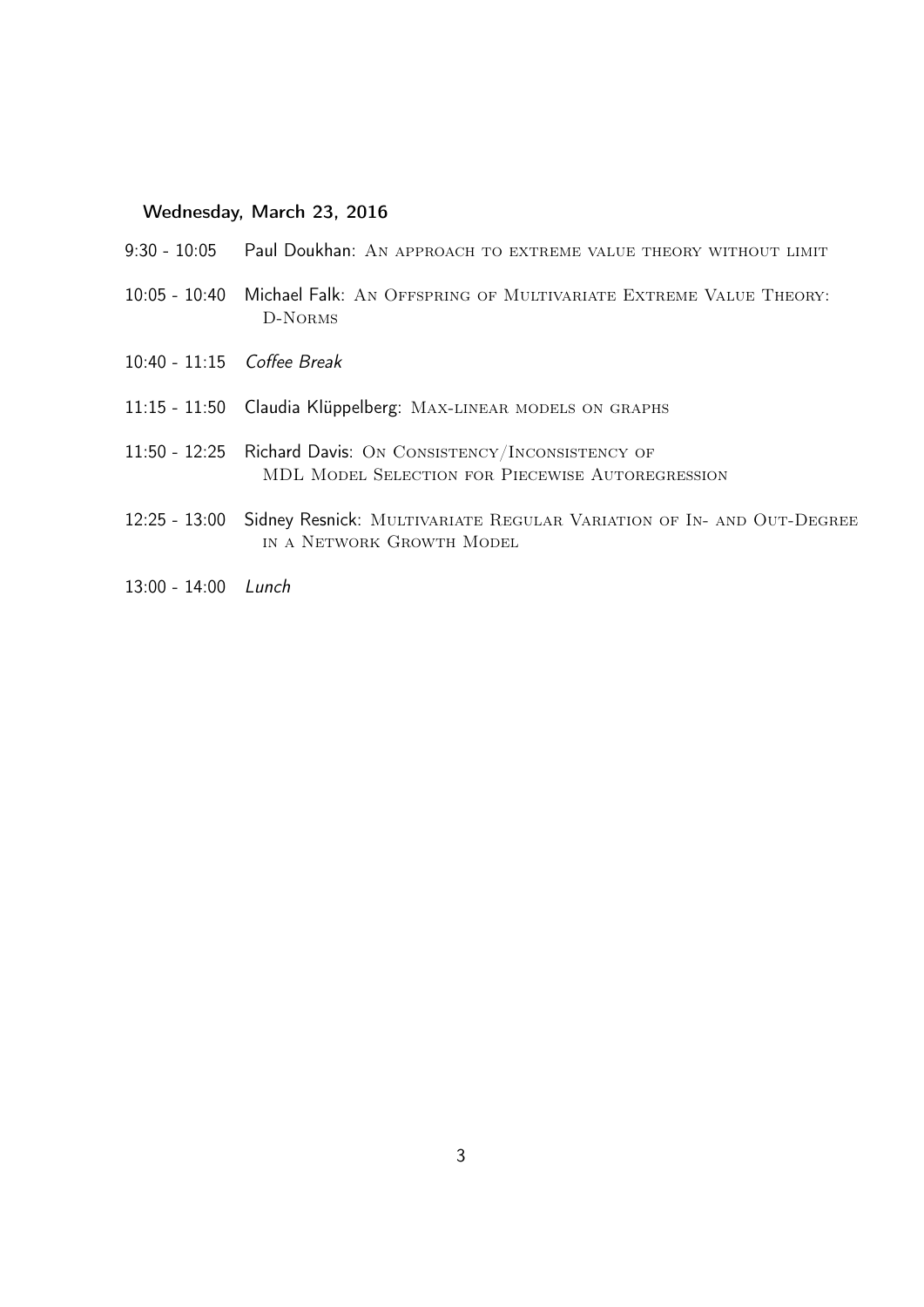# Abstracts of Talks

Peter Brockwell, Colorado State University, U.S.A.

CARMA RANDOM FIELDS ON  $\mathbb{R}^n$ 

Abstract: In this talk we first define an isotropic Lévy-driven CARMA $(p, q)$  random field on  $\mathbb{R}^n$  as the integral of an isotropic CARMA kernel with respect to a Lévy sheet. Such fields constitute a parametric family characterized by an autoregressive polynomial  $a$  and a moving average polynomial b having zeros in both the left and right complex half-planes. They extend the well-balanced Ornstein-Uhlenbeck process of Schnurr and Woerner [3] to a well-balanced CARMA process in one dimension (with a much richer class of autocovariance functions) and to an isotropic CARMA random field on  $\mathbb{R}^n$  for  $n>1.$  We derive second-order properties of these random fields and find that the CAR(1) fields constitute a subclass of the well known Matérn class. We then extend the definition to include anisotropic CARMA random fields. If the driving Lévy sheet is compound Poisson it is a trivial matter to simulate the corresponding random field on any  $n$ -dimensional hypercube. A method for joint estimation of the CARMA kernel parameters and knot locations is proposed for compound-Poisson-driven fields and is illustrated by applications to simulated data and Tokyo land-price data.

This talk is based on a joint work with Yasumasa Matsuda, Tohoku University, Japan

### References:

- [1] L. Grafakos, G.Teschl (2013). On Fourier transfroms of radial functions and distributions. J. Fourier Anal. Appl., 19, 167–179.
- [2] D.Higdon (2002). Space and space-time modeling using process convolutions. Quantitative Methods for Current Environmental Issues,Clive W. Anderson, Vic Barnett, Philip C. Chatwin, Abdel H. El-Shaarawi (eds), Springer-Verlag, New York, 37–56.
- [3] A.Schnurr, J.L.C. Woerner (2011). Well-balanced Lévy-driven Ornstein-Uhlenbeck processes. Statistics and Risk Modelling, 4, 343–359.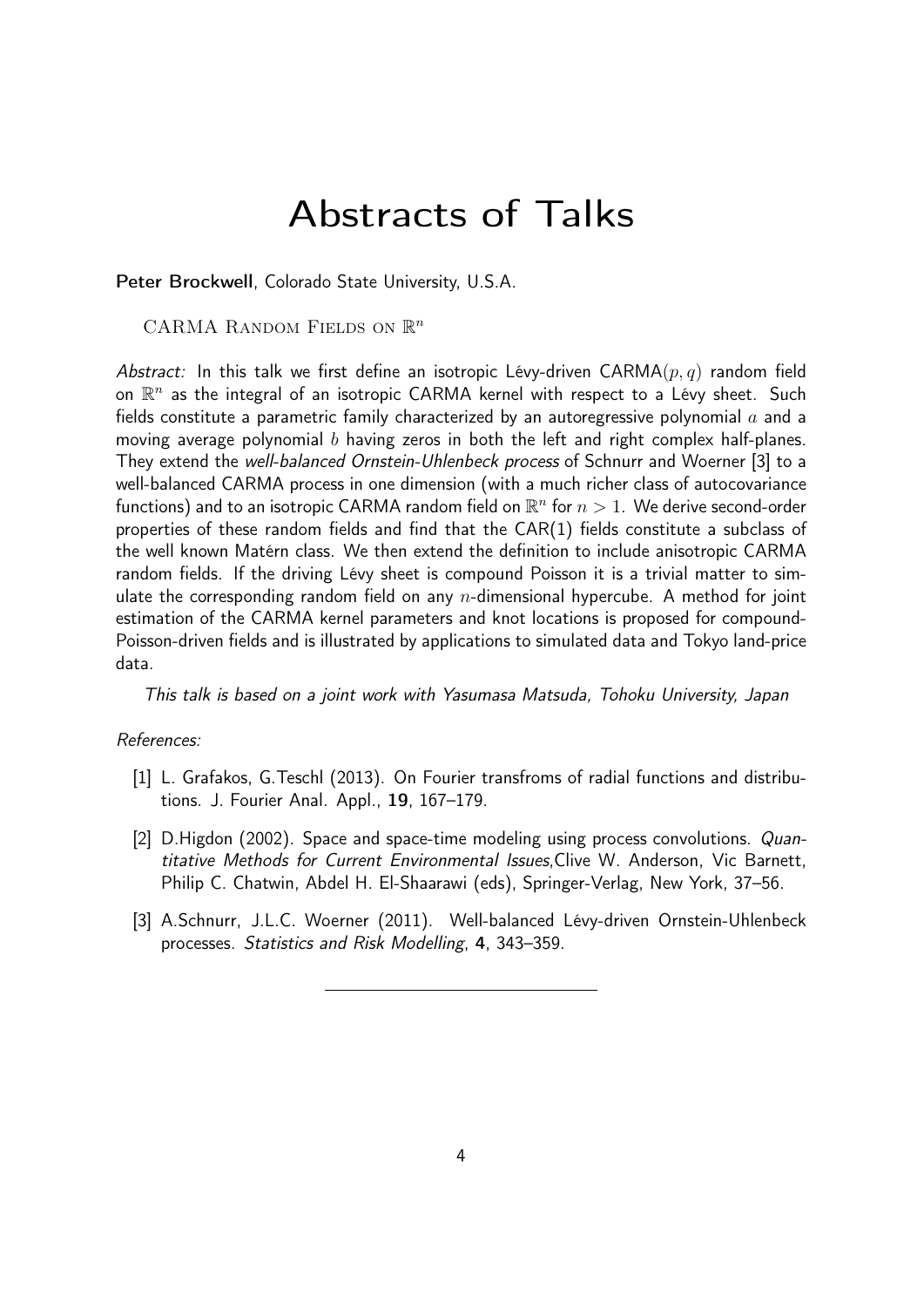#### Serge Cohen, Institut de Mathmatiques de Toulouse, France

WHAT HAPPENS TO A RANDOM WALK OF CHAINED PARTICLES WHEN THE CHAIN is very long?

Abstract: Consider a random walk of a chain of  $K + 1$  particles at integer sites, where the chaining keeps each particle at distance 1 from its immediate neighbors. In dimension 1, we showed with Boissard, Espinasse and Norris that the effect of chaining is to slow down the walk by a factor of  $\frac{2}{(K+2)}.$  In this talk I will make some remarks for the cases when K is infinite.

This talk is based on a joint work with E. Boissard, T. Espinasse and J. Norris

#### References:

- [1] E. H. Lieb, Residual entropy of square ice, Physical Review 162 (1967), no. 1, 162–172.
- [2] Sean Meyn and Richard L. Tweedie, Markov chains and stochastic stability, second ed., Cambridge University Press, Cambridge, 2009, With a prologue by Peter W. Glynn.

Bikramjit Das, Singapore University of Technology and Design

Risk contagion: marginal expectations under asymptotic independence

Abstract: The issue of risk contagion concerns any entity dealing with large scale risks. Suppose  $\mathbf{Z} = (Z_1, Z_2)$  denotes risk pertaining to two components in some system. A relevant measurement of risk contagion would be to quantify the amount of influence of high values of  $Z_2$  on  $Z_1$ . In this paper, we study two such measures: the quantity  $\mathbb{E}[(Z_1 - t)_+|Z_2 > t]$ called Marginal Mean Excess (MME) as well as the related quantity  $\mathbb{E}[Z_1|Z_2 > t]$  called Marginal Expected Shortfall (MES). We work under the assumption of multivariate regular variation, hidden regular variation and asymptotic tail independence for the risk Z. Many broad and useful model classes satisfy these assumptions. We observe that although we assume asymptotic tail independence in the models, MME and MES converge to  $\infty$  under very general conditions; this reflects that the underlying weak dependence in the models still remains significant. Besides the consistency of the empirical estimators we introduce an extrapolation method based on extreme value theory to estimate both MME and MES for high thresholds  $t$  where little data is available. We show that these estimators are also consistent and illustrate our methodology in both simulated and real data sets.

This talk is based on a joint work with Vicky Fasen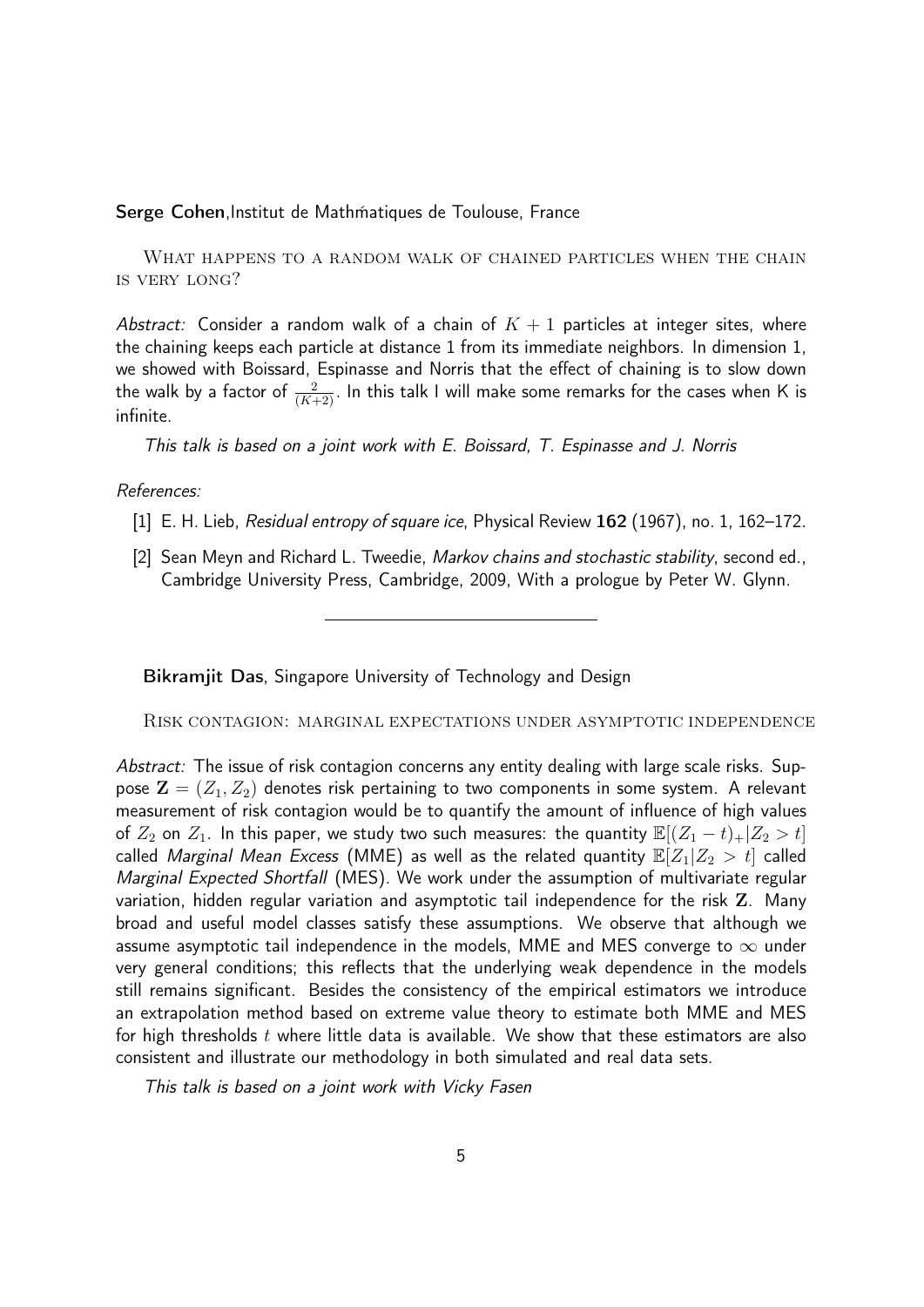#### Richard A. Davis, Columbia University, USA

On Consistency/Inconsistency of MDL Model Selection for Piecewise **AUTOREGRESSION** 

Abstract: The Auto-PARM (Automatic Piecewise AutoRegressive Modeling) procedure, developed by Davis, Lee, and Rodriguez-Yam (2006), uses the minimum description length (MDL) principle to estimate the number and locations of structural breaks in a non-stationary time series. Consistency of this model selection procedure has been established when using conditional maximum (Gaussian) likelihood variance estimates. In contrast, the estimate of the number of change-points is inconsistent in general if Yule-Walker variance estimates are used instead. This surprising result is due to an exact cancellation of first-order terms in a Taylor series expansion in the conditional maximum likelihood case, which does not occur in the Yule-Walker case.

This talk is based on a joint work with Stacey Hancock and Yi-Ching Yao.

Clément Dombry, Université de Franche Comté, France

Full likelihood inference for multivariate extreme value distribu-**TIONS** 

Abstract: Full likelihood inference methods for max-stable distributions suffer from the curse of dimension since the number of terms in the full likelihood in dimension  $d$  is equal to the Bell number  $B_d$ . For instance,  $B_{10}\approx 1, 16\,10^5$  and  $B_{20}\approx 5, 17\,10^{23}.$  A direct maximisation of the likelihood is hence extremely challenging and one often uses pairwise or composite likelihood instead. The purpose of this talk is to present two on-going projects dealing with an EM approach for maximising the full likelihood and a Bayesian methodology. We introduce an additional random variable, called hitting scenario, defined as a random partition associated with the occurrence times of the maxima. Treating the hitting scenario as a missing observation, the completed likelihood becomes simpler and we can apply a EM strategy to maximise the full likelihood or a Monte-Carlo Markov Chain approach to estimate the posterior distribution. Preliminary numerical studies based on the logistic model will be presented during the talk.

This talk is based on a joint work with M.Genton, R.Huser and M.Ribatet for the EM approach, S.Egenlke and M.Oesting for the Bayesian approach.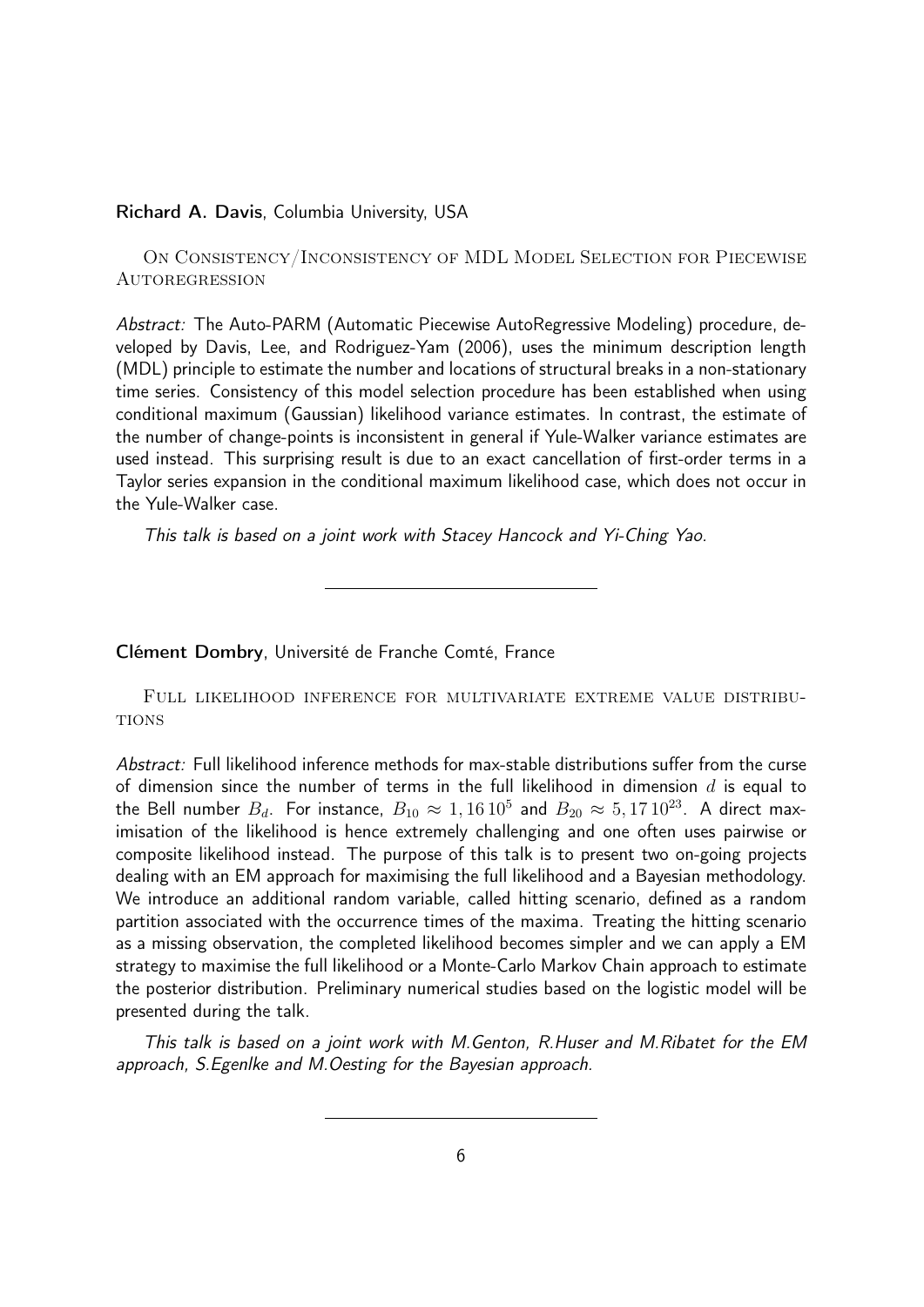Paul Doukhan, University Cergy-Pontoise and French universitary institute, France

AN APPROACH TO EXTREME VALUE THEORY WITHOUT LIMIT

Abstract: Extreme values theory (EVT) for time series is a tough question (addressed by the other talks of this conference, we aim at describing some simple way to avoid those difficulties. A subsampling approach is first described to consider extreme values for time series, in a paper joint with Prohl and Robert (Test, 2011). The results includes classes of non-mixing time series; recall that EVT usually requires such demanding dependence conditions. Secondly an approach through phantoms introduced in a joint paper with Jakubowski and Lang (Extremes, 2015) is also provided. This approach aims at avoiding dependence in such EVT. Under simple dependence conditions we prove that extreme values of a time series behave as those of an independent sequence. Unfortunately such phantoms also need to be identified so that our program to avoid EVT is not yet complete. Some algorithms to fit such phantoms will thus be evocated.

This talk is based on joint works with Adam Jakubowski, Gabriel Lang, Silika Prohl and Christian Robert.

References:

- [1] P. Doukhan, S. Prohl, C. Y. Robert (2011) Subsampling weakly dependent time series and application to extremes. Discussion paper TEST 20-3, 447-502.
- [2] P. Doukhan, A. Jakubowski, G. Lang (2015) Phantom distribution functions for some stationary sequences. Extremes 16-4, 697-725.

John H.J. Einmahl, Tilburg University, The Netherlands

A continuous updating weighted least squares estimator of tail dependence in high dimensions

Abstract: Likelihood-based procedures are a common way to estimate tail dependence parameters. They are not applicable, however, in non-differentiable models such as those arising from recent max-linear structural equation models. Moreover, they can be hard to compute in higher dimensions. An adaptive weighted least-squares procedure matching nonparametric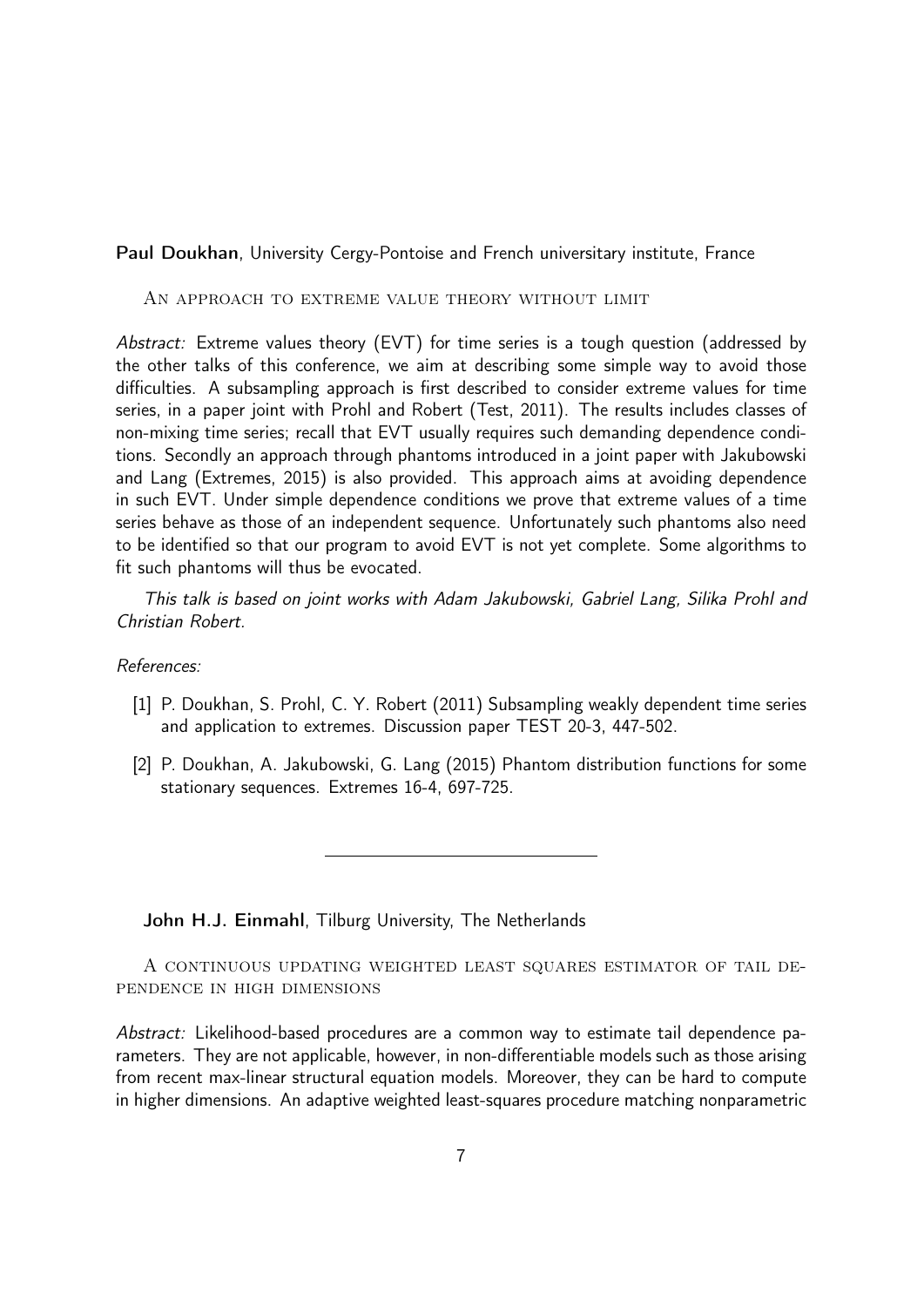estimates of the stable tail dependence function with the corresponding values of a parametrically specified proposal yields a novel minimum-distance estimator. The estimator is easy to calculate and applies to a wide range of sampling schemes and tail dependence models. In large samples, it is asymptotically normal with an explicit and estimable covariance matrix. The minimum distance obtained forms the basis of a goodness-of-fit statistic whose asymptotic distribution is chi-square. Extensive Monte Carlo simulations confirm the excellent finite-sample performance of the estimator and demonstrate that it is a strong competitor to currently available methods. The estimator is then applied to disentangle sources of tail dependence in European stock markets.

Joint work with Anna Kiriliouk and Johan Segers

Paul Embrechts, ETH, Switzerland

#### Quantile-based risk sharing

Abstract: We address the problem of risk sharing among agents using a two-parameter class of quantile-based risk measures, the so-called Range-Value-at-Risk (RVaR), as their preferences. The family of RVaR includes the Value-at-Risk (VaR) and the Expected Shortfall (ES), the two popular and competing regulatory risk measures, as special cases. We first present an inequality for RVaR aggregation, showing that a special form of subadditivity is satisfied by RVaR. Then, the risk sharing problem is solved by explicit construction. Three relevant issues in the optimal allocations are investigated: extra sources of randomness, comonotonicty, and model uncertainty. We show that in general, a robust optimal allocation exists if and only if none of the underlying risk measures is a VaR. Practical implications of the main results for risk management and policy makers are discussed, including gambling behaviour, moral hazard, regulatory arbitrage, and model misspecification. In particular, in the context of regulatory capital reduction, we provide some general guidelines on how a regulatory risk measure can lead to certain desirable or undesirable properties of risk sharing among firms, and show novel advantages of ES from the perspective of a regulator.

This talk is based on joint work with Hailyan Liu and Ruodu Wang (University of Waterloo)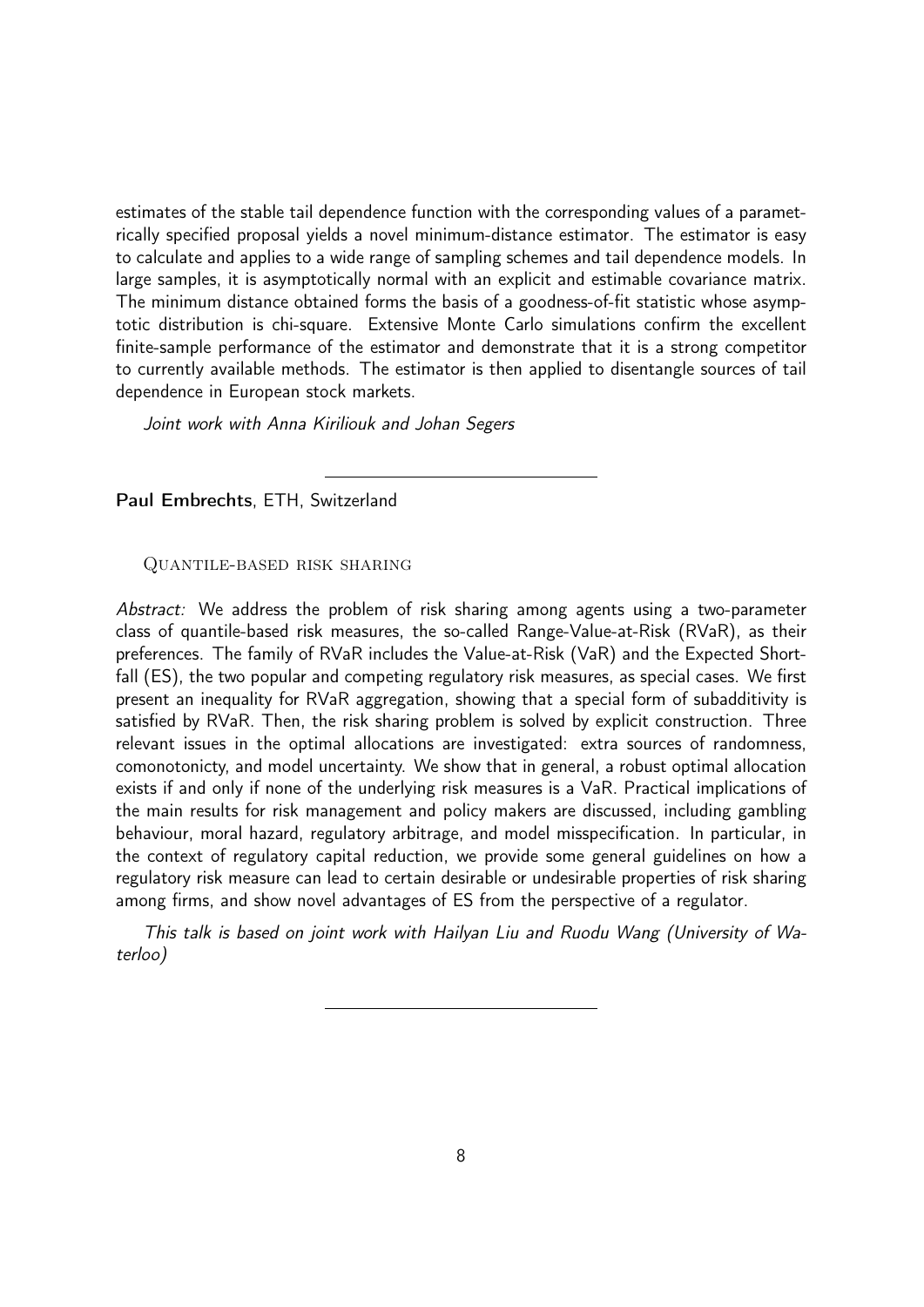#### Michael Falk, University of Wuerzburg, Germany

An Offspring of Multivariate Extreme Value Theory: D-Norms

Abstract: Multivariate extreme value theory (MEVT) is the proper toolbox for analyzing several extremal events simultaneously. Its practical relevance in particular for risk assessment is, consequently, obvious. But on the other hand MEVT is by no means easy to access; its key results are formulated in a measure theoretic setup, a fils rouge is not visible.

Writing the 'angular measure' in MEVT in terms of a random vector, however, provides the missing fils rouge: Every result in MEVT, every relevant probability distribution, be it a max-stable one or a generalized Pareto distribution, every relevant copula, every tail dependence coefficient etc. can be formulated using a particular kind of norm on multivariate Euclidean space, called D-norm. Norms are introduced in each course on mathematics as soon as the multivariate Euclidean space is introduced. The definition of an arbitrary Dnorm requires only the additional knowledge on random variables and their expectations. But D-norms do not only constitute the fils rouge through MEVT, they are of mathematical interest of their own.

This talk provides a relaxed tour through essentials of MEVT, due to the D-norms approach. Quite recent results on multivariate records complete the talk.

This talk is partially based on joint work with Clément Dombry and Maximilian Zott.

#### References:

[1] M. Falk (2015). An offspring of multivariate extreme value theory: D-norms. www. statistik-mathematik.uni-wuerzburg.de/fileadmin/10040800/D-norms-tutorial\_ book.pdf

Christian Francq, CREST, France

Joint inference on market and estimation risks in dynamic portfolios

Abstract: We study the estimation risk induced by univariate and multivariate methods for evaluating the conditional Value-at-Risk (VaR) of a portfolio of assets. The composition of the portfolio can be time-varying and the individual returns are assumed to follow a general multivariate dynamic model. Under sphericity of the innovations distribution, we introduce in the multivariate framework a concept of VaR parameter, and we establish the asymptotic distribution of its estimator. A multivariate Filtered Historical Simulation method,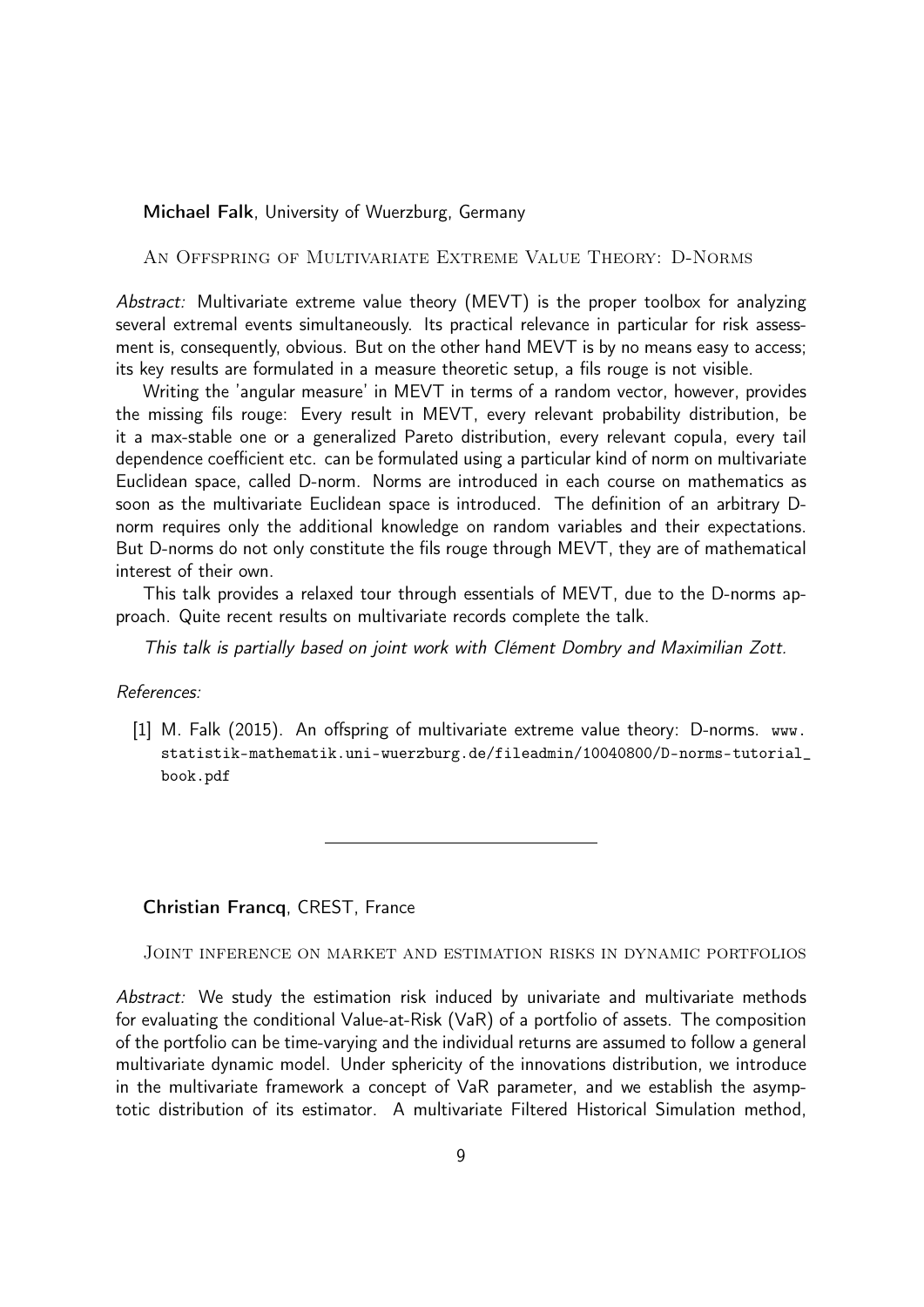which does not rely on sphericity, is also studied. We derive asymptotic confidence intervals for the conditional VaR, which allow to quantify simultaneously the market and estimation risks. The particular case of minimal variance and minimal VaR portfolios is considered. Potential usefulness, feasibility and drawbacks of the different approaches are illustrated via Monte-Carlo experiments and an empirical study based on stock returns.

This talk is based on a joint work with Jean-Michel Zakoian

Claudia Klüppelberg, Technische Universität München, Germany

Max-linear models on graphs

Abstract: We consider a new structural equation model, where all random variables can be written as a max-linear function of their parents and independent noise terms. We assume that the dependence structure of the corresponding vector can be modeled by a directed acyclic graph. We show that the multivariate distribution is max-linear and characterize all max-linear models, which are generated by a structural equation model. We detail the relation between the coefficients of the structural equation model and the max-linear coefficients. Furthermore, we derive minimal representations of our model and investigate certain subgraphs arising from order between (or equality of) different components of the vector.

This talk is based on joint work with Nadine Gissibl

References:

- [1] N. Gissibl and C. Klüppelberg (2015) Max-linear models on directed acyclic graphs.
- [2] N. Gissibl, and C. Klüppelberg (2015) Max-stable DAGs. In preparation.

Jens-Peter Kreiss, Technische Universität Braunschweig, Germany

A Model Specification Test for GARCH(1,1) Processes

Abstract: We provide a consistent specification test for generalized autoregressive conditional heteroscedastic (GARCH(1,1)) models based on a test statistic of Cramér-von Mises type. Because the limit distribution of the test statistic under the null hypothesis depends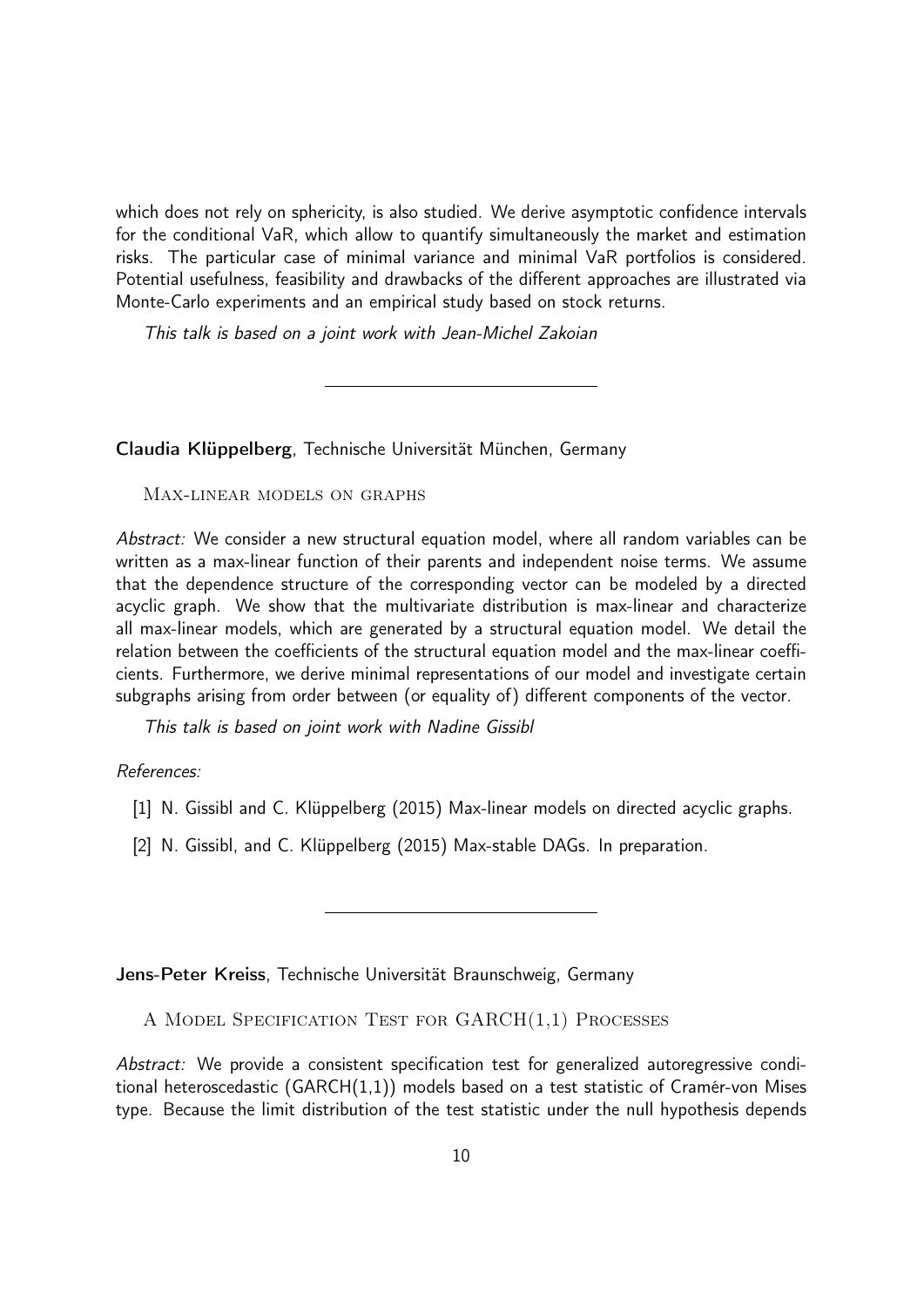on unknown quantities in a complicated manner, we propose a model-based (semiparametric) bootstrap method to approximate critical values of the test and to verify its asymptotic validity. Finally, we illuminate the finite sample behaviour of the test by some simulations.

This talk is based on joint work with Anne Leucht and Michael Neumann

# References:

- [1] Berkes, Horváth and Kokoska (2004). A weighted goodness-of-fit test for GARCH(1,1) specification. Lithuanian Mathematical Journal, 44, 3–22.
- [2] Escanciano (2007). Goodness-of-fit tests based on kernel density estimators with fixed smoothing parameters. Statistica Sinica, 17, 115–138.
- [3] Escanciano (2008). Joint and marginal specification tests for conditional mean and variance models. Journal of Econometrics, 143, 74–87.
- [4] Fan and Li (2000). Consistent model specification tests: kernel-based tests versus BierensÕ ICM tests. Econometric Theory, 16, 1016–1041.
- [5] Francq and Zakoïan (2004). Maximum likelihood estimation of pure GARCH and ARMA-GARCH processes. Bernoulli, 10, 605–637.
- [6] Leucht and Neumann (2013). Degenerate U- and V-statistics under ergodicity: Asymptotics, bootstrap and applications in statistics. Annals of the Institute of Statistical Mathematics, 65, 349–386.
- [7] Leucht, K. and Neumann (2015). A model specification test for GARCH(1,1) processes. Scandinavian Journal of Statistics, 42, 1167–1193.

Sidney Resnick, Cornell University, Ithaca, NY 14850 USA

Multivariate Regular Variation of In- and Out-Degree in a Network Growth Model

Abstract: For the directed edge preferential attachment network growth model studied by Bollobás et al. (2003) and Krapivsky and Redner (2001), we prove that the joint distribution of in-degree and out-degree is jointly regularly varying. Typically the marginal tails of the in-degree distribution and the out-degree distribution have different regular variation indices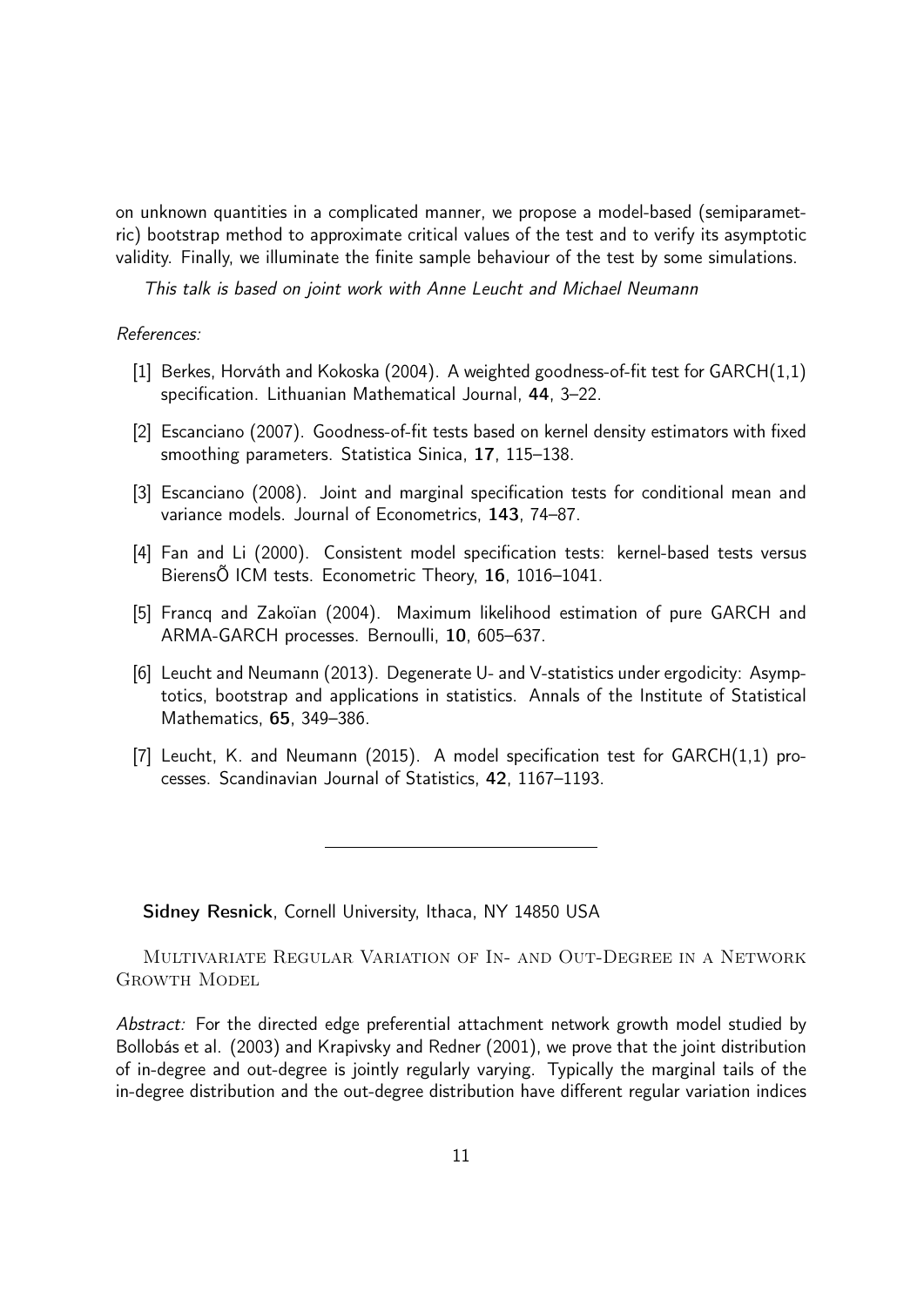and so the joint regular variation is non-standard. We discuss direct analysis of the measures, analysis by Tauberian theory and analysis using the probability mass function.

This talk is based on a joint work with G. Samorodnitsky, D. Towsley, R. Davis, A. Willis, P. Wan. T. Wang.

# References:

- [1] B. Bollobás, C. Borgs, J. Chayes and O. Riordan (2003). Directed scale-free graphs. In Proceedings of the Fourteenth Annual ACM-SIAM Symposium on Discrete Algorithms (Baltimore, 2003). ACM, New York, 132–139.
- [2] P. Krapivsky and S. Redner (2001). Organization of growing random networks. Physical Review E 63:066123, 1–14.
- [3] G. Samorodnitsky, S. Resnick, D. Towsley, R. Davis, A. Willis,P. Wan, (2016). Nonstandard regular variation of in-degree and out-degree in the preferential attachment model, Journal of Applied Probability, 53(1), http://arxiv.org/pdf/1405.4882. pdf.
- [4] S. Resnick, G. Samorodnitsky (2015). Tauberian Theory for Multivariate Regularly Varying Distributions with Application to Preferential Attachment Networks. Extremes, 18(3), 349–367.
- [5] T. Wang, S. Resnick (2016). Multivariate Regular Variation of Discrete Mass Functions with Applications to Preferential Attachment Networks. https://arxiv.org/ submit/1451036.

Holger Rootzén, Chalmers, Sweden

Multivariate peaks over thresholds modelling and likelihood infer-**ENCE** 

Abstract: Natural catastrophes and fluctuations in financial markets are significant societal and economic problems. This talk reviews ongoing work on Multivariate Peaks over Thresholds modeling aimed at handling a broad spectrum of risks. Multivariate Generalized Pareto distributions - a still rather unexplored territory - is used as the main modelling tool. I will discuss a general model for extreme episodes in data, and show how conditioning the distribution of extreme episodes on threshold exceedance gives three basic representations of the family of Generalized Pareto distributions. Numerically tractable forms of densities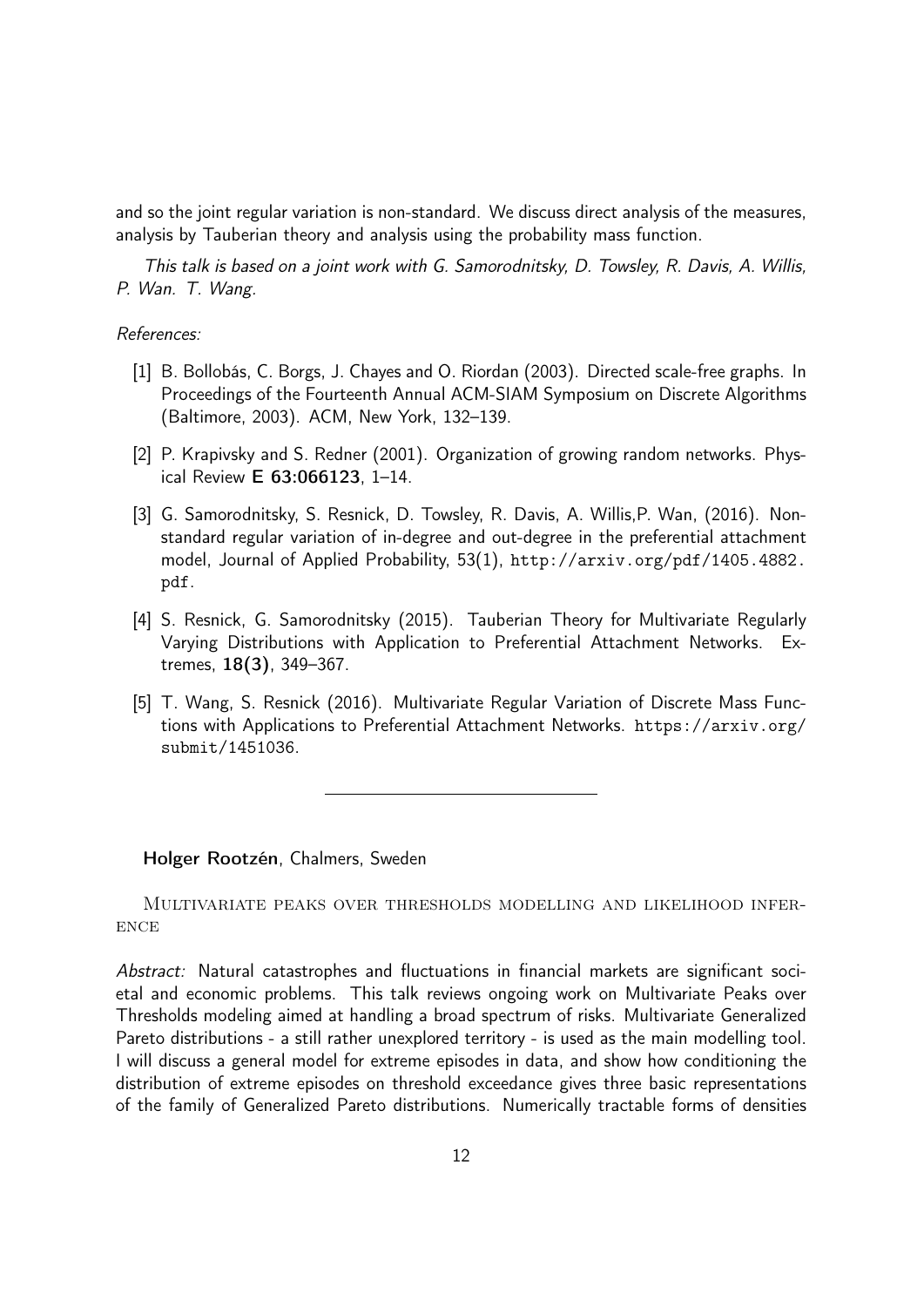and censored densities are derived, and give tools for flexible parametric likelihood inference, and a number of simulation algorithms are constructed. As one of many uses of the model, prediction of extreme influenza epidemics is discussed.

Joint work with Anna Kiriliouk, Johan Segers, Maud Thomas, Jennifer Wadsworth

# References:

- [1] H. Rootzén, J. Segers and J. Wadsworth (2016). Multivariate Peaks over Thresholds models. ArXive.
- [2] A. Kiriliouk, H. Rootzén, J. Segers and J. Wadsworth (2016). Peaks over thresholds modelling with multivariate generalized Pareto distributions. Working paper,

Mathieu Rosenbaum, University Marie and Pierre Curie (Paris 6), France

The microscopic foundations of volatility statistical properties

Abstract: In this talk, we will first review a series of statistical stylized facts of the volatility process typically encountered in financial data. We will in particular focus on the rough nature of the volatility, its persistence properties, and on the so-called leverage effect. In the second part of the talk, we will show how such features can be explained from a microscopic point of view. More precisely, we will introduce specific point processes (Hawkes processes) enabling us to model accurately the agents behaviour on financial markets at the high frequency scale. Then we will demonstrate that the volatility arising from the long term dynamics of such point processes enjoys the properties detailed in the first part of the talk.

This talk is based on a joint work with Omar El Euch and Thibault Jaisson

Parthanil Roy, Indian Statistical Institute, Kolkata, India

Branching Random Walks, Stable Point Processes and Regular Vari-**ATION** 

Abstract: Using the language of regular variation, we give a sufficient condition for a point process to be in the superposition domain of attraction of a strictly stable point process. This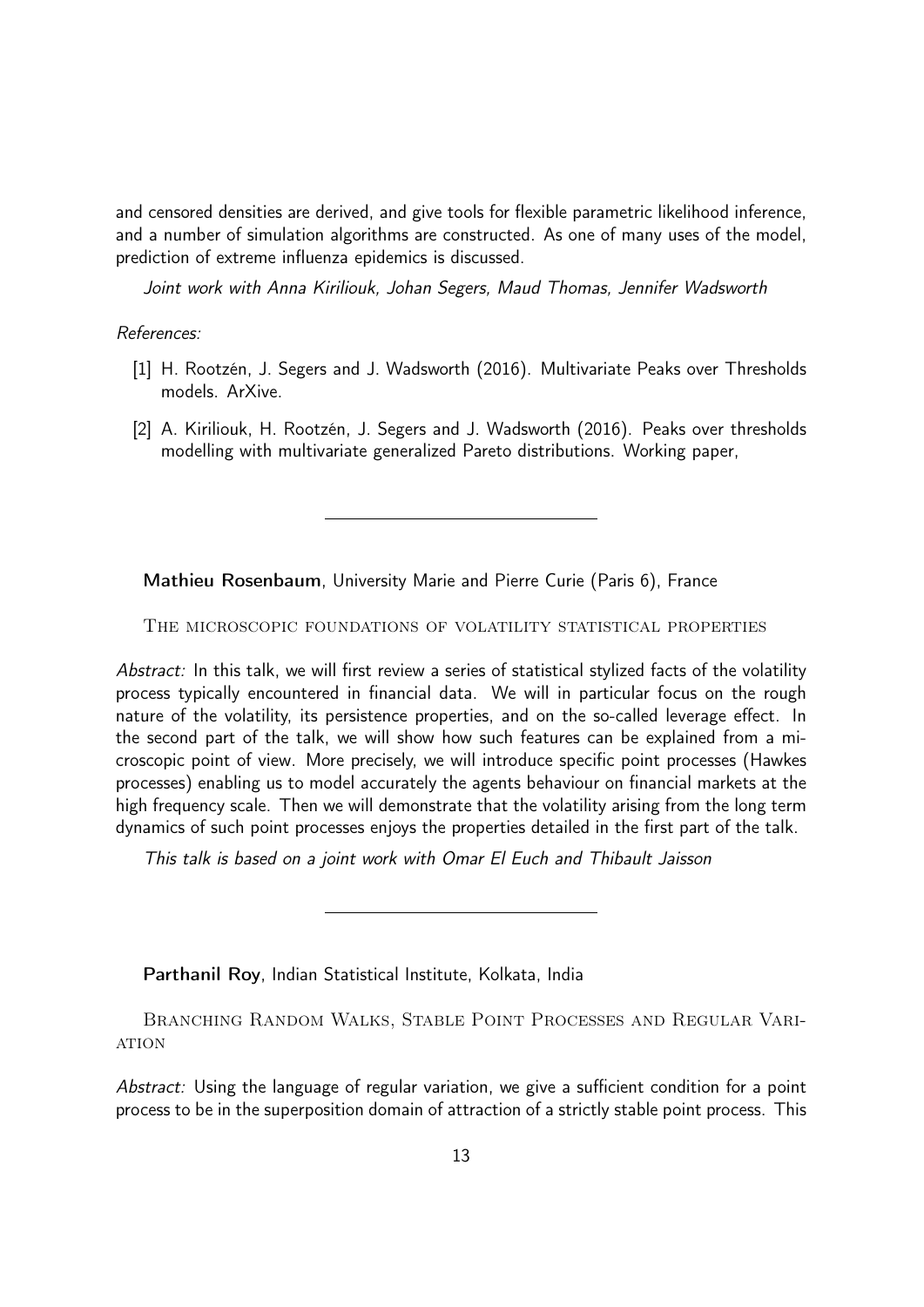sufficient condition is then used to obtain the weak limit of a sequence of point processes induced by a branching random walk with jointly regularly varying displacements. Because of heavy tails of the step size distribution, we can invoke a one large jump principle at the level of point processes to give an explicit representation of the limiting point process. As a consequence, we extend the main result of Durrett (1983) [1] and verify that two related predictions of Brunet and Derrida (2011) [2] remain valid for this model.

This talk is based on a joint work with Ayan Bhattacharya and Rajat Subhra Hazra.

### References:

- [1] R. Durrett (1983). Maxima of branching random walks. Z. Wahrsch. Verw. Gebiete, 62, No. 2, 165–170.
- [2] E. Brunet, B. Derrida (2011). A branching random walk seen from the tip. J. Stat. Phys., 143, No. 3, 420–446.

Gennady Samorodnitsky, Cornell University and Columbia University, USA

Functional Central Limit Theorem for Heavy Tailed Stationary Infinitely Divisible Processes Generated by Conservative Flows

Abstract: We establish a functional central limit theorems for partial sum of certain symmetric stationary infinitely divisible processes with regularly varying Levy measures. The limit process is a new class of symmetric stable self-similar processes with stationary increments. The normalizing sequence and the limiting process are determined by the ergodic theoretical properties of the flow underlying the integral representation of the process, most importantly by its pointwise dual ergodicity. These properties can be interpreted as determining how long is the memory of the stationary infinitely divisible process. The nature of the limits is very different in the case of positive memory and in the case of negative memory.

This talk is based on a joint work with Paul Jung and Takashi Owada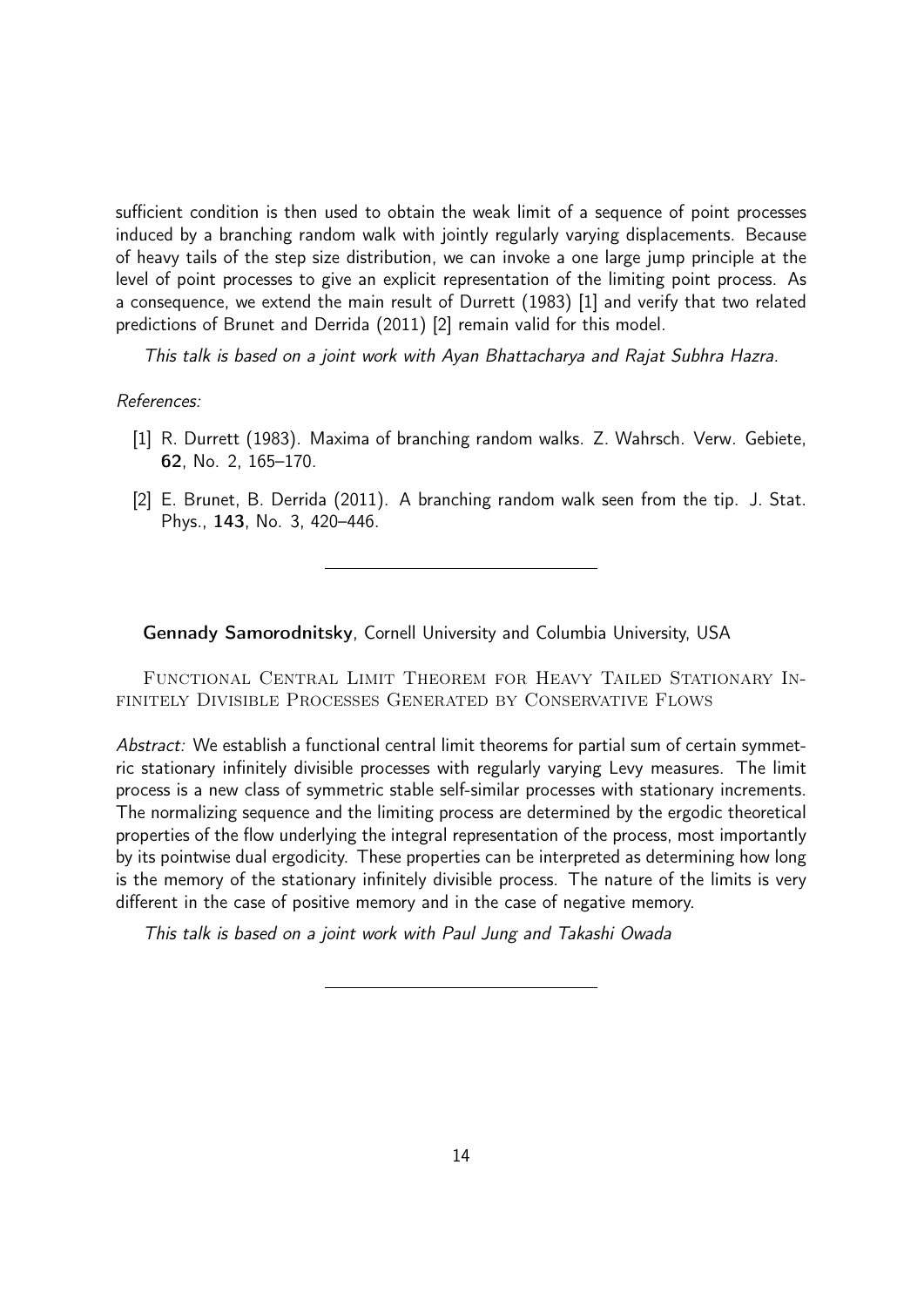### Markus Scholz, Karlsruhe Institute of Technology, Germany

ESTIMATION OF COINTEGRATED MCARMA PROCESSES

Abstract: We extend in this talk the cointegrated discrete-time model, which was introduced by Engle and Granger, to a continuous-time setting using cointegrated multivariate continuous-time autoregressive moving average (MCARMA) processes. The concept of cointegration describes the phenomena, that two or more non-stationary processes, which are integrated, can have stationary linear combinations. Cointegration models therefore stochastic trends of some or all the variables. There is empirical evidence that cointegration arises e.g. in financial data. For example exchange rates or the relation between long-term and short-term interest rates show such a common stochastic behaviour.

A question that imposes itself in this framework is how to estimate the parameters of the cointegrated MCARMA model from discrete-time observations. Since the necessary uniform convergence results do not hold for the sum of squares function, we will use a stepwise approach. For this reason, we separate the parameter vector into two vectors, where the parameters in the first vector model the cointegration space and the parameters in the second vector model the stationary part. To this end, we show super-consistency for the estimator of the cointegration parameters. In the next step, we are able to deduce the consistency for the estimator of the stationary parameters with the knowledge of the cointegration parameters. Finally, we will derive the limiting distributions of the estimators.

This talk is based on a joint work with Vicky Fasen

#### References:

- [1] Saikkonen, P. (1993). Continuous weak convergence and stochastic equicontinuity results for integrated processes with an application to the estimation of a regression model, Econometric Theory, 9, 155–188.
- [2] Saikkonen, P. (1995). Problems with the asymptotic theory of maximum likelihood estimation in integrated and cointegrated systems. Econometric Theory, 11, 888–911.
- [3] Schlemm, E. and Stelzer, R. (2012). Quasi maximum likelihood estimation for strongly mixing state space models and multivariate Lévy-driven CARMA processes. Electronic Journal of Statistics, 6, 2185–2234.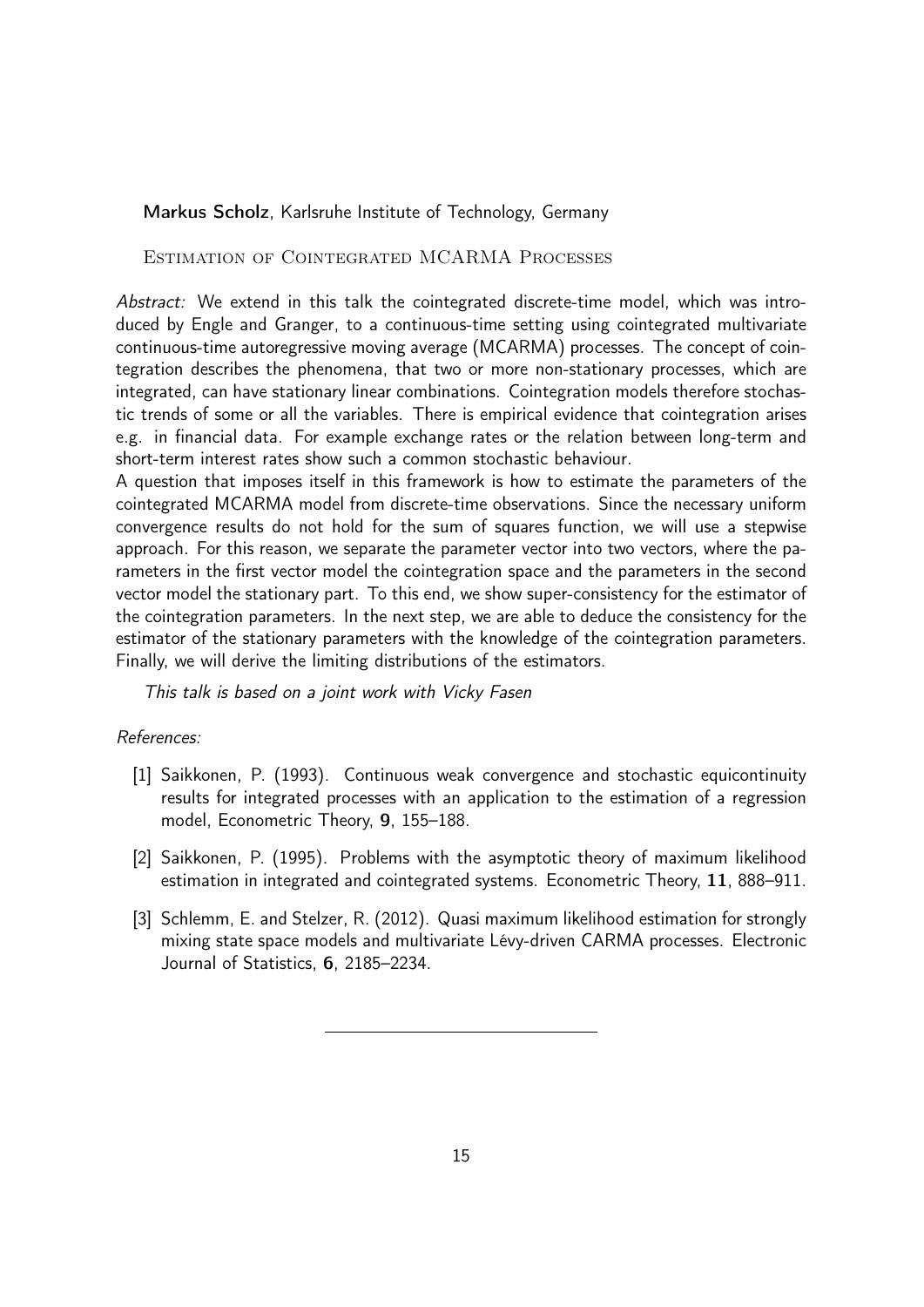#### Johan Segers, Université catholique de Louvain, Belgium

Maximum likelihood estimation for the Fréchet distribution based on block maxima extracted from a time series

Abstract: The block maxima method in extreme-value analysis proceeds by fitting an extreme-value distribution to a sample of block maxima extracted from an observed stretch of a time series. The method is usually validated under two simplifying assumptions: the block maxima should be distributed according to an extreme-value distribution and the sample of block maxima should be independent. Both assumptions are only approximately true.

For general triangular arrays of block maxima attracted to the Fréchet distribution, consistency and asymptotic normality is established for the maximum likelihood estimator of the parameters of the limiting Fréchet distribution. The results are specialized to the setting of block maxima extracted from a strictly stationary time series. The case where the underlying random variables are independent and identically distributed is further worked out in detail. The results are illustrated by theoretical examples and Monte Carlo simulations.

This talk is based on a joint work with Axel Bücher, Technische Universität Dortmund

#### References:

- [1] A. Bücher, J. Segers (2015). Maximum likelihood estimation for the Fréchet distribution based on block maxima extracted from a time series, arXiv:1511.07613.
- [2] Dombry, C. (2015). Existence and consistency of the maximum likelihood estimators for the extreme value index within the block maxima framework. Bernoulli, 21, 420– 436.

Almut Veraart, Imperial College London, UK

Modelling multivariate serially correlated count data in continuous **TIME** 

Abstract: A new continuous-time framework for modelling serially correlated count and integer-valued data is introduced in a multivariate setting. The main modelling component is a multivariate integer-valued trawl process which is obtained by kernel smoothing of an integer-valued Lévy basis. The key feature making trawl processes highly suitable for applications is the fact that their marginal distribution and their serial dependence can be modelled independently of each other. We demonstrate the flexibility of this new modelling paradigm,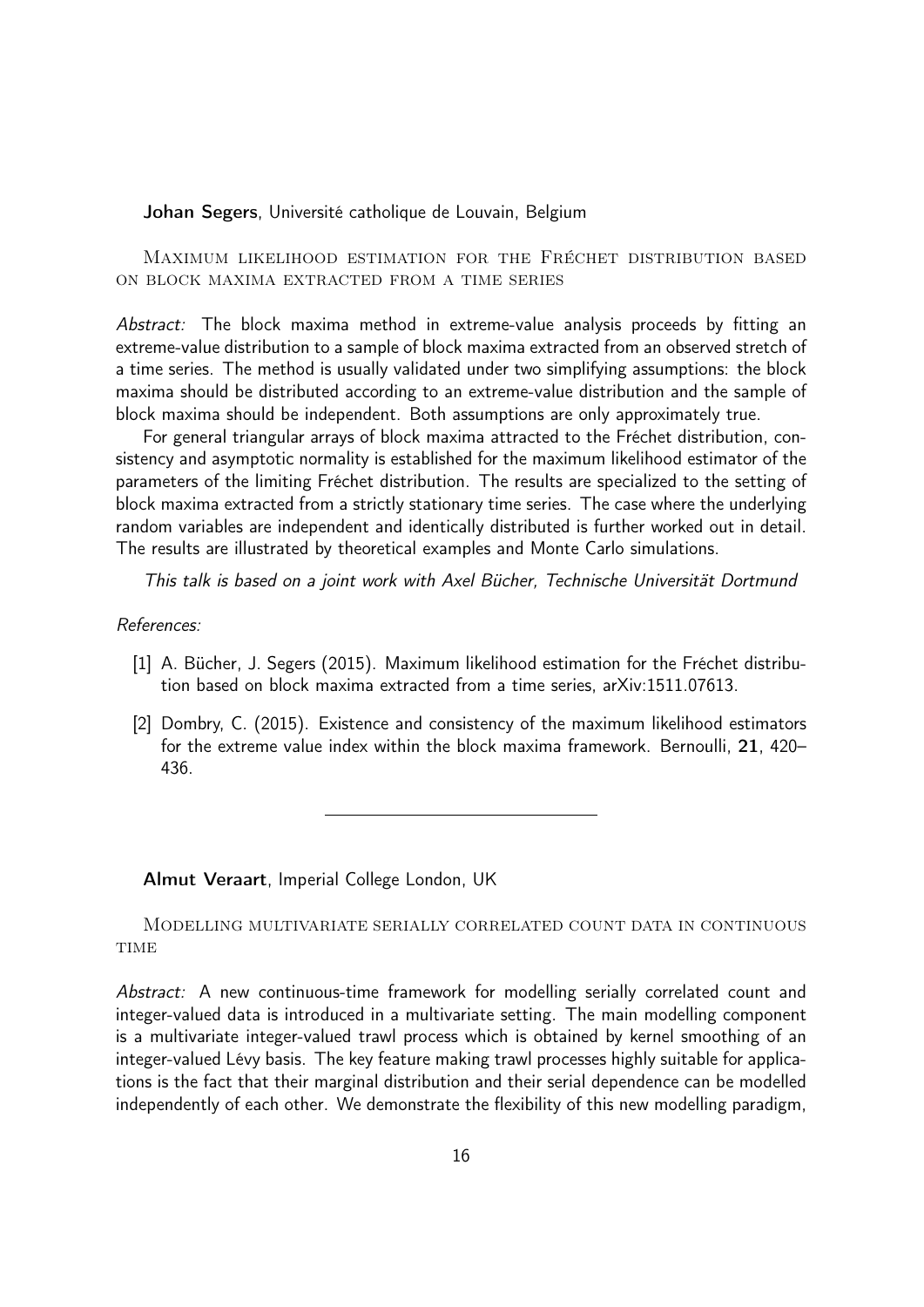by presenting various ways of describing both serial and cross-sectional dependence. Moreover, we develop efficient methods for statistical inference and model selection within the trawl framework. These methods have been tested in detailed simulation studies and their finite sample performance turns out to be very good. Finally, we apply the new methodology to high frequency financial data.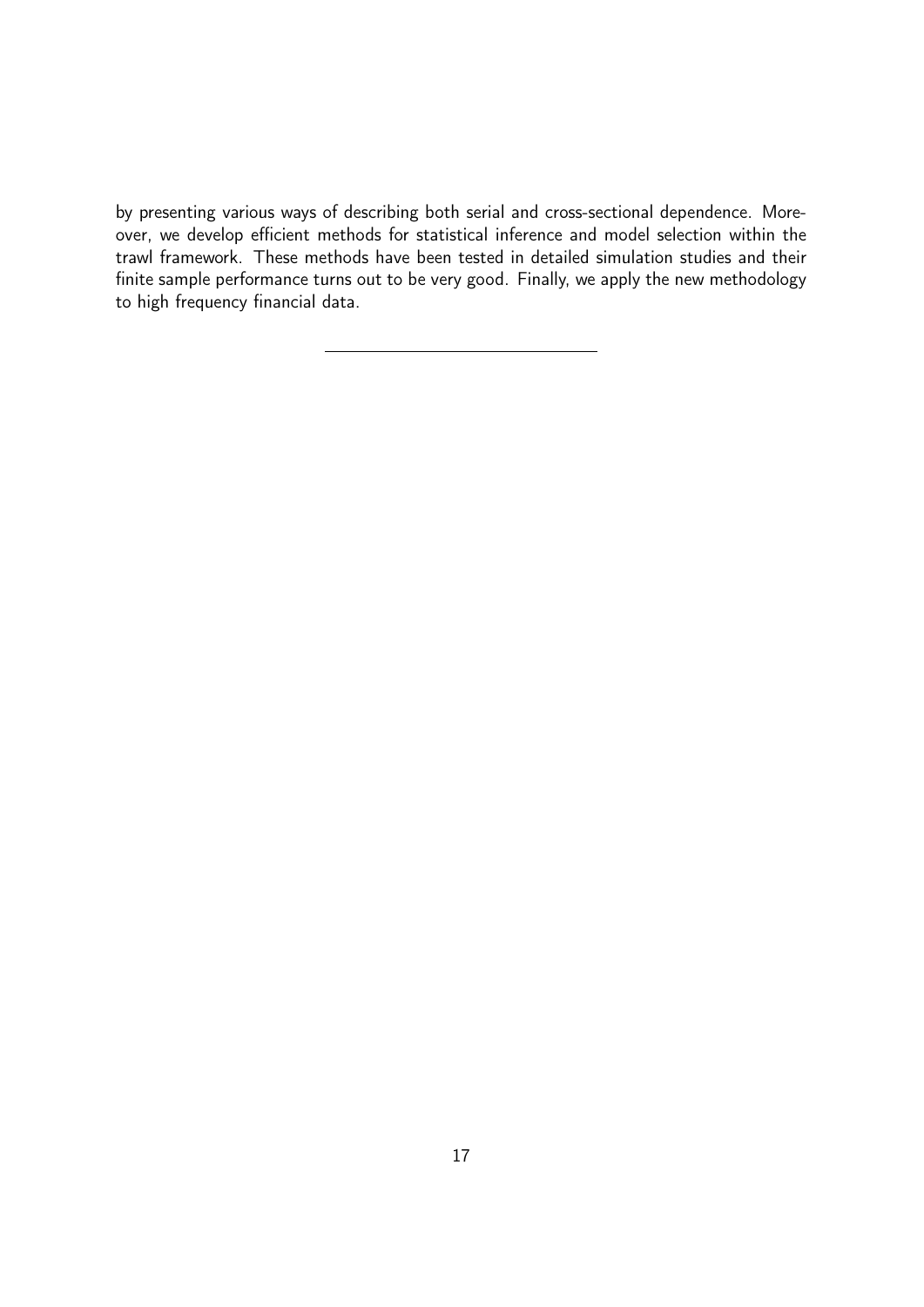# Abstracts of Posters

#### Dirk-Philip Brandes, Ulm University, Germany

#### CARMA-Processes with Lévy Autoregressive Coefficients

Abstract: Autoregressive moving average processes in continuous time (CARMA $(p,q)$ ), where  $q < p$  are integers, have been point of focus for researchers in applied stochastic over the last fifteen years. As a continuous time analogue of ARMA-processes they have a wide field of applications in physics, biology and finance.

Using recent results by Behme and Lindner on multivariate generalized Ornstein-Uhlenbeck processes (MGOU), we are going to define random coefficient CARMA-processes (RC- $CARMA(p,q)$ ) as a special case. The latter generalizes  $CARMA-processes$  by adding randomness to the autoregressive part, namely by choosing not necessarily independent or uncorrelated Lévy processes. We give sufficient conditions for a strictly stationary solution to exist and compute the autocovariance and autocorrelation function. Further, by giving a full characterization of RC-CARMA(2,1)-processes, it is possible to derive necessary conditions for the existence of strictly stationary solutions in this case.

Maximilian Christ, Blue Yonder GmbH, Karlsruhe, Germany

Time series analysis in industrial applications

Abstract: This poster is about the challenges in time series analysis in industrial applications in general and in the research project iPRODICT in particular. iPRODICT explores the automation of industrial manufacturing environments by supporting and controlling the production of steel billets at a German steel manufacturer. It is funded by the German Federal Ministry for Education (BMBF).

Two topics that involve time series analysis are frequently occurring within Blue Yonder's projects in the industrial market. Those are predictive maintenance [1] and quality forecast in discrete and continuous manufacturing [2]. The iPRODICT research project tackles the latter case, quality forecasts in semi-discrete production, where both time series data and univariate variables are given.

In industrial applications such as iPRODICT several several interesting issues arise, all having the potential for further research: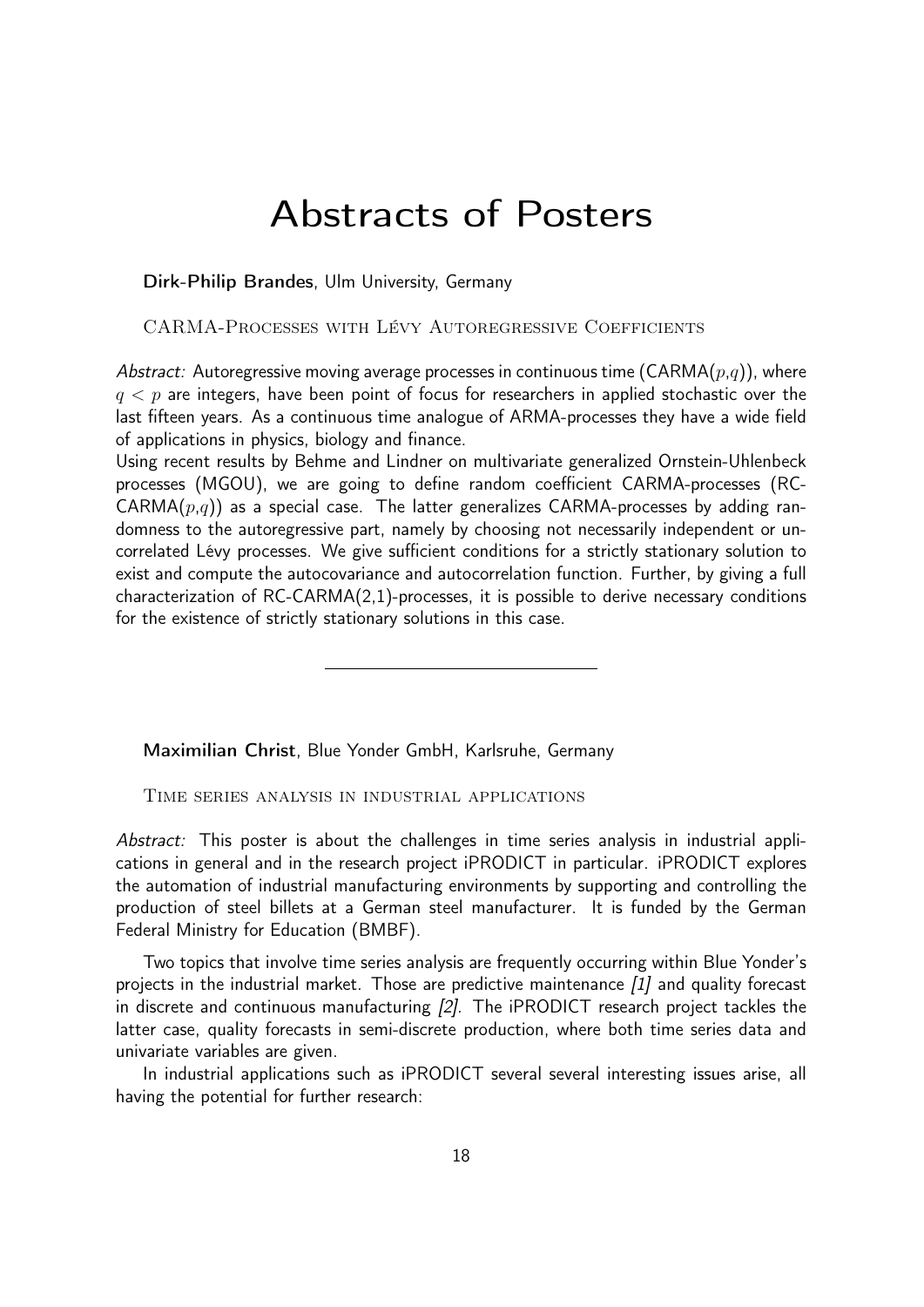- 1. Automated feature selection from time series
- 2. Modeling of SCADA time series containing MAX, MIN, MEAN, SD values of sensor measurements aggregated over fixed time intervals [3]
- 3. Assigning of time series intervals to (produced) units
- 4. Statistical modeling of both univariate variables and time series

All those topics occur in many other industrial applications as well which is why solving them will not only help the iPRODICT project but also provide real benefit to industrial predictive applications in general. References:

- [1] G. A. Susto, A. Schirru, S. Pampuri, S. McLoone, and A. Beghi (2015). Machine Learning for Predictive Maintenance: A Multiple Classifier Approach. Transactions on Industrial Informatics, 11, No. 2, 812–820.
- [2] K. Hansson, S. Yella, M. Dougherty, and H. Fleyeh (2016). Machine Learning Algorithms in Heavy Process Manufacturing. American Journal of Intelligent Systems, 6, 1–13.
- [3] M. Schlechtingen, I. F. Santos, and S. Achiche (2013). Wind turbine condition monitoring based on SCADA data using normal behavior models. Part 1: System description. Applied Soft Computing, 13, 259–270.

Sebastian Kimmig, Karlsruhe Institute of Technology, Germany

ROBUST ESTIMATION OF CONTINUOUS–TIME ARMA PROCESSES

Abstract: Continuous-time  $ARMA(p,q)$  (CARMA $(p,q)$ ) processes are the continuous-time analog of the discrete–time ARMA processes. There exist a few approaches to estimate the model parameters of a CARMA process consistently as, e.g., quasi–maximum–likelihood estimation in [3] and [1]. However, the estimators in the present literature do not work when the data contains outliers. Therefore, robust estimators of the CARMA parameters, which are able to deal with different types of outliers in the data, are necessary.

It is well–known that generalized M–estimators are robust estimators for AR processes, but in general not for ARMA processes. Instead, [2] propose an indirect estimation procedure. We use a similar ansatz for estimating CARMA processes robustly.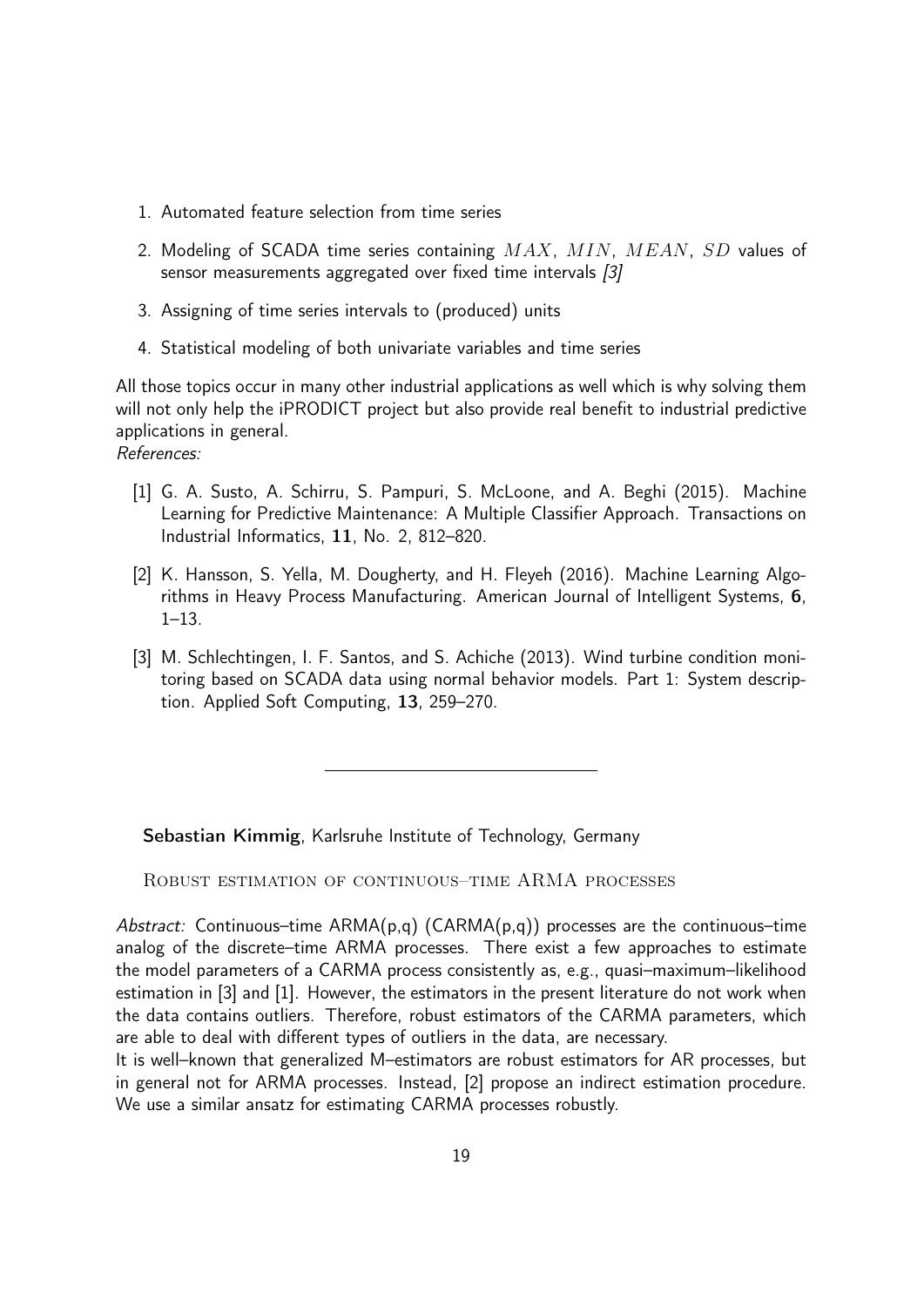First, we approximate the discretely observed  $CARMA(p,q)$  process by an auxiliary  $AR(m)$ representation,  $m > 2p - 1$ . The parameters of this AR(m) process are estimated by a generalized M–estimator. Due to identifiability, there exists a unique, injective map linking the parameters of the AR(m) process to the parameters of the underlying  $CARMA(p,q)$ process. Unfortunately, an analytic representation of this map does not exist. To overcome this we have to estimate this map by an additional simulation study. Finally, coupling both estimators gives a robust estimator for the CARMA process. We present the asymptotic behavior as well as the quantifiable robustness properties of this estimator.

This poster is based on joint work with Vicky Fasen.

#### References:

- [1] P.J. Brockwell, R.A. Davis, Y. Yang (2011). Estimation for non-negative Lévy-driven CARMA processes. J. Bus. Econom. Statist., 29, 250–259.
- [2] X. de Luna, M. Genton (2001). Robust simulation-based estimation of ARMA models. J. Comput. Graph. Stat., 10, No. 2, 370–387.
- [3] E. Schlemm, R. Stelzer (2012). Quasi maximum likelihood estimation for strongly mixing state space models and multivariate Lévy-driven CARMA processes. Electron. J. Stat., 6, 2185–2234.

Jonas Krampe, TU Braunschweig, Germany

#### Moving Average Sieve Bootstrap

Abstract: For nondeterministic stationary processes with spectral densities, Szegö's factorization of the spectral density can be used to get a moving average (MA) representation of the spectral density, similar to the Wold decomposition. We use these MA coefficients to generate a Wild MA Sieve Bootstrap, which is able to mimic the second order structure of the underlying process. If the underlying process is linear, the MA Sieve Bootstrap is able to mimic to the necessary extent the fourth order moment structure, which occurs in statistics like the empirical autocovariance. We proof that the proposed bootstrap procedure asymptotically works for the mean and a general class of statistics, which contains the empirical autocovariance and autocorrelation, among others. Furthermore, we compare it to the linear process bootstrap and the AR-Sieve bootstrap. Its finite sample performance is investigated by means of simulations.

This talk is based on a joint work with Jens-Peter Kreiss and Efstathios Paparoditis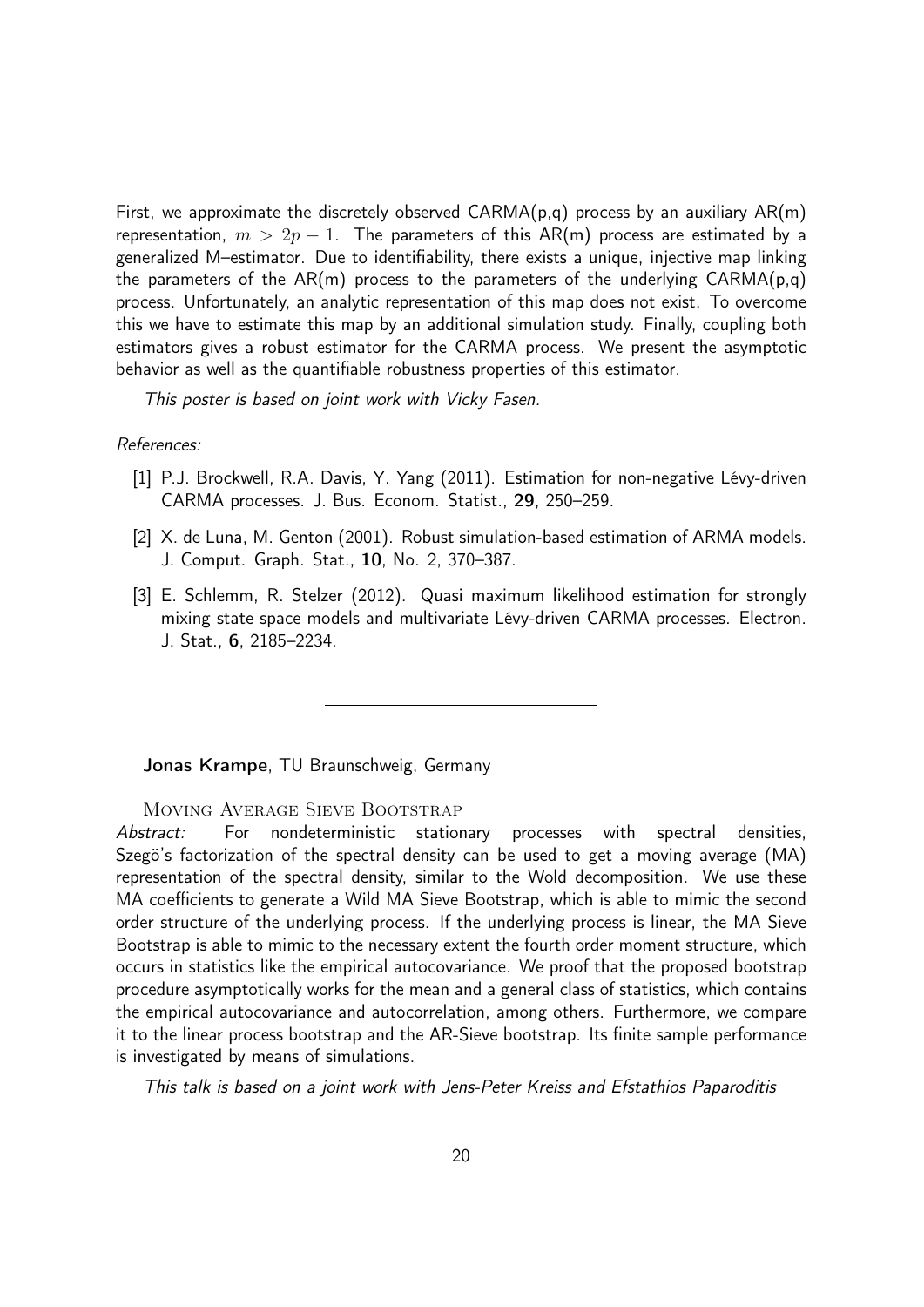### Miriam Isabel Seifert, Helmut Schmidt University Hamburg, Germany

The polar extreme value model: a geometrical analysis.

Abstract: To study the asymptotics of random vectors  $(X, Y)$ , Heffernan and Resnick (2007) proposed the conditional extreme value (CEV) approach. The aim is to find the limiting conditional distribution of  $(X, Y)$  as the conditioning variable X becomes large. In this context, the elliptical distributions have been intensively investigated. Fougères and Soulier (2010) extended these class of distributions to those with a polar representation  $R \cdot (u(T), v(T))$ where R, T are stochastically independent and convex level curves  $(u(t), v(t))$  and derived a conditional limit statement for  $(X, Y)$ . We present further interesting generalizations of the existing conditional limit theorems into different directions:

- 1. the level curves  $(u(t), v(t))$  are allowed to be quite arbitrary, they might be non-convex forming cusps,
- 2. the stochastic independence assumption on the polar components R and T is weakened.

For the first generalization we show that a non-degenerate limit statement can be obtained only after random norming (cf. Heffernan and Resnick 2007). For the second generalization, we propose a novel geometric measure for the dependence structure and present convenient criteria for validity of limit theorems. We put a special emphasize on geometrical analysis of the assumptions and results and elucidate them by several figures.

### References:

- [1] Fougères, A.-L., Soulier, P.: Limit conditional distributions for bivariate vectors with polar representation. Stoch. Models, 26(1), 54-77 (2010).
- [2] Heffernan, J.E., Resnick, S.I.: Limit laws for random vectors with an extreme component. Ann. Appl. Probab. 17(2), 537-571 (2007).
- [3] Seifert, M.I.: On conditional extreme values of random vectors with polar representation. Extremes 17(2), 193-219 (2014).
- [4] Seifert, M.I.: Weakening the independence assumption on polar components: Limit theorems for generalized elliptical distributions. To appear in J. Appl. Probab. (2015).